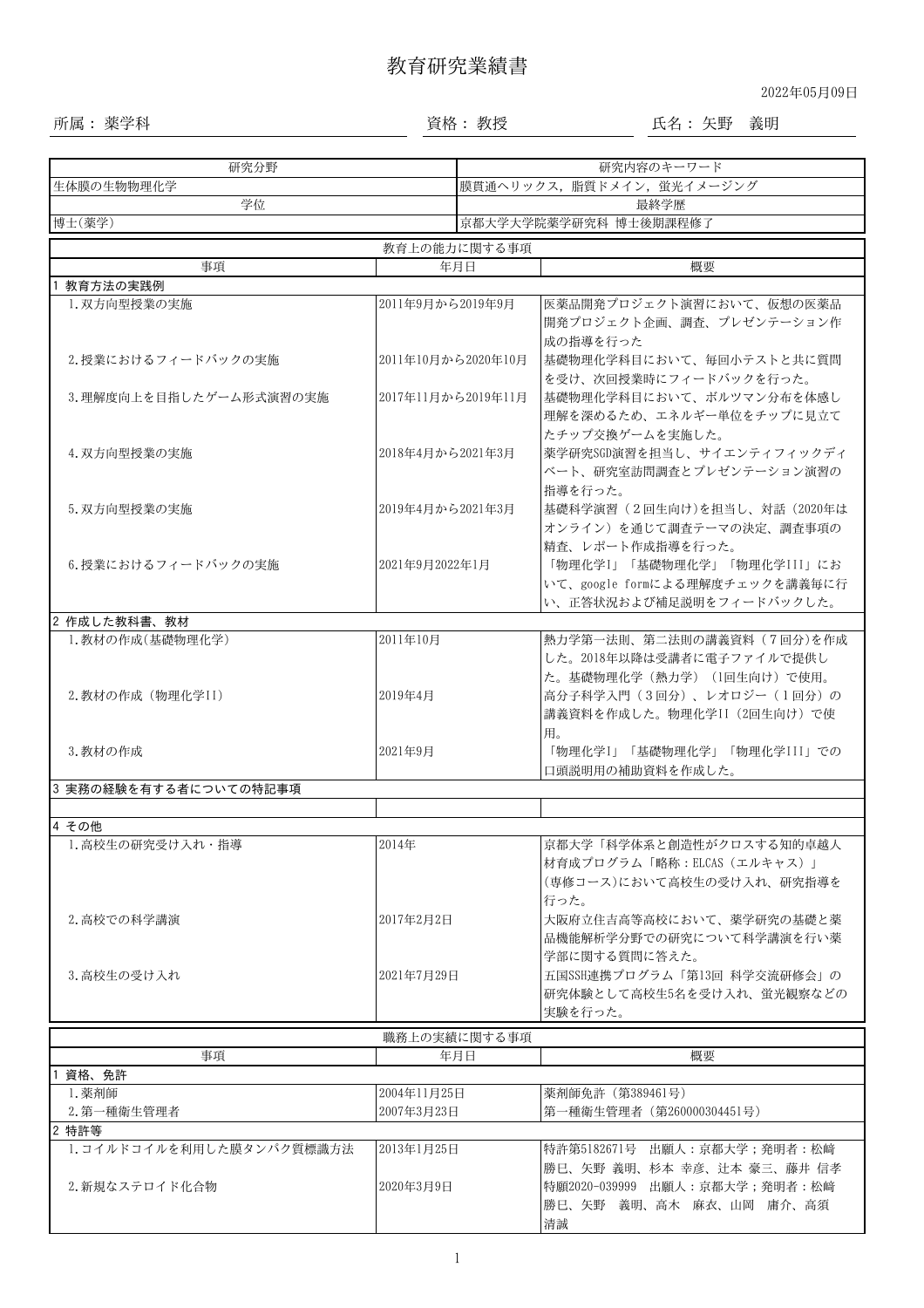|                                                                                                                                          |             |               | 職務上の実績に関する事項                                    |                                                                                                                                                                                      |
|------------------------------------------------------------------------------------------------------------------------------------------|-------------|---------------|-------------------------------------------------|--------------------------------------------------------------------------------------------------------------------------------------------------------------------------------------|
|                                                                                                                                          | 事項          |               | 年月日                                             | 概要                                                                                                                                                                                   |
| 3 実務の経験を有する者についての特記事項                                                                                                                    |             |               |                                                 |                                                                                                                                                                                      |
|                                                                                                                                          |             |               |                                                 |                                                                                                                                                                                      |
| 4 その他                                                                                                                                    |             |               |                                                 |                                                                                                                                                                                      |
|                                                                                                                                          |             |               |                                                 |                                                                                                                                                                                      |
|                                                                                                                                          |             |               | 研究業績等に関する事項                                     |                                                                                                                                                                                      |
| 著書、学術論文等の名称                                                                                                                              | 単著·<br>共著書別 | 発行又は<br>発表の年月 | 発行所、発表雑誌等<br>又は学会等の名称                           | 概要                                                                                                                                                                                   |
| 著書                                                                                                                                       |             |               |                                                 |                                                                                                                                                                                      |
| 1. 薬学分析科学最前線                                                                                                                             | 共           | 2009年3月       | じほう                                             | p170-171. 特異的蛍光ラベル法による生細胞での受容体イメージン<br>グ(松﨑勝巳、矢野義明)                                                                                                                                  |
| 2 学位論文                                                                                                                                   |             |               |                                                 |                                                                                                                                                                                      |
| 1. Fundamental                                                                                                                           | 単           | 2005年3月       | 京都大学                                            | モデル膜貫通ヘリックスの膜分配挙動、膜中での自己会合挙動を計                                                                                                                                                       |
| studies on<br>membrane protein<br>folding using<br>model<br>transmembrane                                                                |             |               |                                                 | 測し、膜貫通ヘリックスの持つ基本挙動の一端を解明した。<br>博士<br>(薬学) (薬博第五五九号)                                                                                                                                  |
| helices<br>3 学術論文                                                                                                                        |             |               |                                                 |                                                                                                                                                                                      |
| 1. (查読有)<br>Topological<br>stability and self<br>-association of a<br>completely<br>hydrophobic model<br>transmembrane<br>helix in lipid | 共           | 2002年2月       | Biochemistry 41,<br>3073-3080<br>(2002)         | Yano Y, Takemoto T, Kobayashi S, Yasui H, Sakurai H, Ohashi<br>W, Niwa M, Futaki S, SugiuraY, Matsuzaki K 疎水性モデルペプ<br>チドが安定な膜貫通ヘリックス構造を形成すること、膜内ヘリック<br>ス会合挙動を解明するモデルとして適していることを示した。 |
| bilayers<br>2. (查読有) Membrane<br>insertion and<br>dissociation<br>processes of a<br>model<br>transmembrane                               | 共           | 2002年9月       | Biochemistry 41,<br>12407-12413                 | Yano Y. Matsuzaki K 膜貫通ヘリックスの膜間移行挙動を計測し、<br>膜解離の活性化エネルギーを初めて計測した。                                                                                                                    |
| helix<br>3. (查読有)<br>Cinnamycin (Ro 09-<br>0198) promotes<br>cell binding and<br>toxicity by<br>inducing<br>transbilayer lipid           | 共           | 2003年1月       | J. Biol. Chem.<br>278, 3204-3209<br>(2003)      | Makino A, Baba T, Fujimoto K, Iwamoto K, Yano Y, Terada N,<br>Ohno S, Sato SB, Ohta A, Umeda M, Matsuzaki K, Kobayashi T<br>Cinnamycinが膜に結合するメカニズムを明らかにした。                           |
| movement<br>4. (查読有)<br>Interaction<br>between amyloid<br>beta-protein<br>aggregates and<br>membranes                                    | 共           | 2004年4月       | J. Pept. Sci.<br>$10, 612 - 621$                | Kakio A, Yano Y, Takai D, Kuroda Y, Matsumoto O, Kozutsumi<br>Y, Matsuzaki K モデル膜を用いて、膜結合型アミロイドb線維の構<br>造をFTIR等で調査した。                                                                |
| 5. (查読有) Facile<br>synthesis of<br>membrane-embedded<br>peptides utilizing<br>lipid bilayer-<br>assisted chemical                        | 共           | 2004年8月       | Chem. Commun.<br>$(Camb)$ , 15, 1722<br>$-1723$ | Otaka A, Ueda S, Tomita K, Yano Y, Tamamura H, Matsuzaki K,<br>Fujii N モデル膜環境中で、効率良く膜貫通ヘリックス同士をライ<br>ゲーションできることを示した。                                                                 |
| ligation<br>6. (查読有) Membrane<br>translocation<br>mechanism of the<br>antimicrobial                                                      | 共           | 2004年12月      | Biochemistry 43,<br>15610-15616<br>(2004)       | Kobayashi S, Chikushi A, Tougu S, Imura Y, Nishida M, Yano<br>Y, Matsuzaki K 高い膜透過性を持つが膜攪乱作用の少ない<br>buforin2の膜透過メカニズムを明らかにした。                                                        |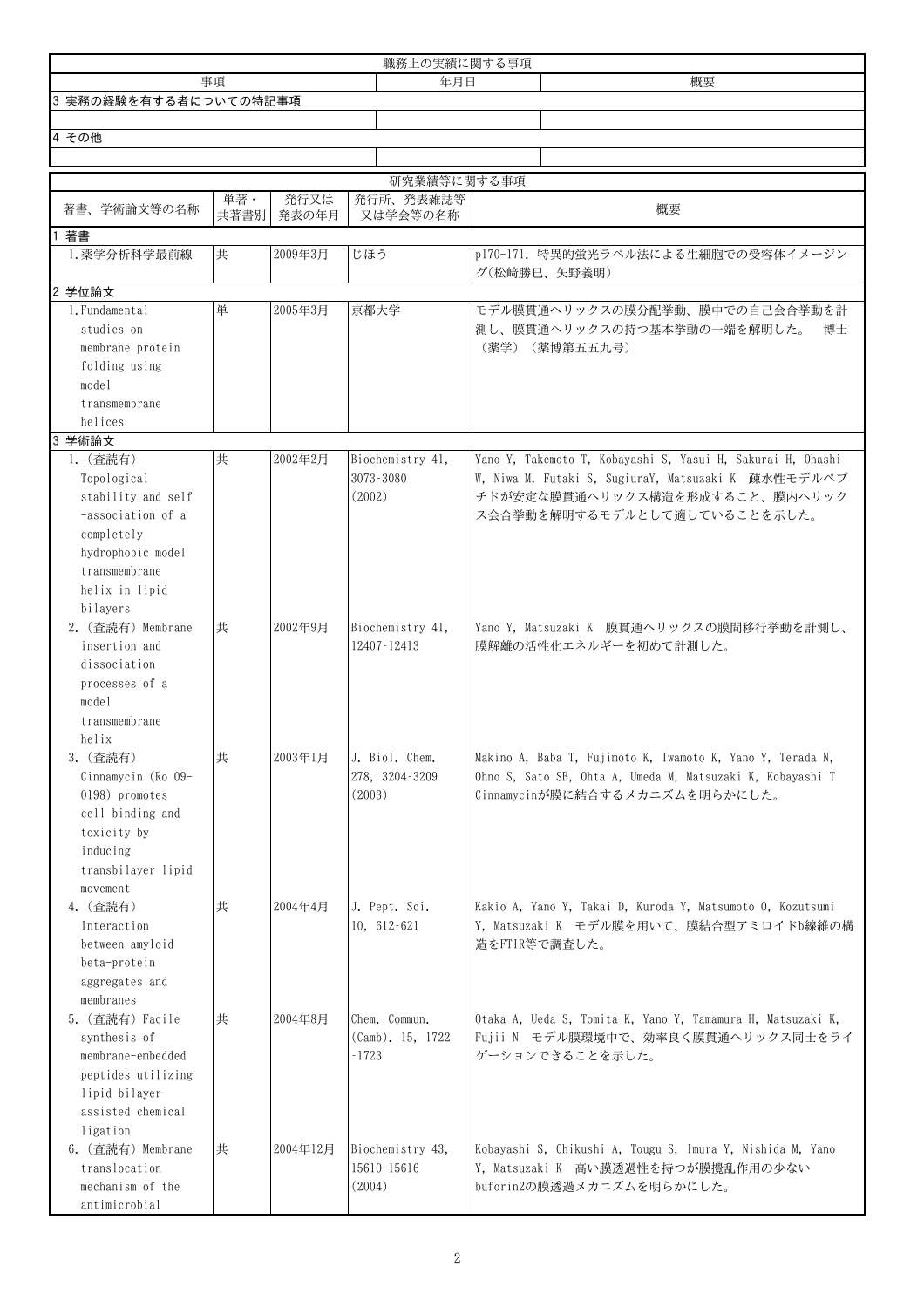| 研究業績等に関する事項                                                                                                                                                               |            |               |                                                         |                                                                                                                                            |  |
|---------------------------------------------------------------------------------------------------------------------------------------------------------------------------|------------|---------------|---------------------------------------------------------|--------------------------------------------------------------------------------------------------------------------------------------------|--|
| 著書、学術論文等の名称                                                                                                                                                               | 単著<br>共著書別 | 発行又は<br>発表の年月 | 発行所、発表雑誌等<br>又は学会等の名称                                   | 概要                                                                                                                                         |  |
| 3 学術論文                                                                                                                                                                    |            |               |                                                         |                                                                                                                                            |  |
| peptide buforin 2<br>7. (查読有)<br>Measurement of<br>thermodynamic<br>parameters for<br>hydrophobic                                                                         | 共          | 2006年3月       | Biochemistry<br>45, 3379-3385                           | Yano Y, Ogura M, Matsuzaki K 膜貫通ヘリックスと膜疎水部長に<br>ミスマッチがある場合に、ヘリックスの膜分配がどのように影響を<br>受けるか熱力学量測定を行った。                                          |  |
| mismatch 2:<br>intermembrane<br>tansfer of a<br>transmembrane<br>helix                                                                                                    |            |               |                                                         |                                                                                                                                            |  |
| 8. (查読有)<br>Measurement of<br>thermodynamic<br>parameters for<br>hydrophobic<br>mismatch 1:<br>self-association<br>of a transmembrane                                     | 共          | 2006年3月       | Biochemistry<br>45, 3370-3378                           | Yano Y, Matsuzaki K 膜貫通ヘリックスと膜疎水部長にミスマッチ<br>がある場合に、ヘリックスの自己会合がどのように影響を受けるか<br>熱力学量測定を行った。                                                  |  |
| helix<br>9. (查読有)<br>Interaction of a<br>magainin-PGLa<br>hybrid peptide<br>with membranes:<br>insight into the<br>mechanism of<br>synergism                              | 共          | 2007年7月       | Biochemistry 46,<br>14284-14290                         | Nishida M, Imura Y, Yamamoto M, Kobayashi S, Yano Y,<br>Matsuzaki K 2種類の抗菌性ペプチドを架橋したハイブリッドの抗<br>菌作用と相乗効果を明らかにした。                           |  |
| 10. (查読有)<br>Intracellular<br>Third loop-C-<br>terminal tail<br>interaction in<br>prostaglandin EP3 $\beta$<br>receptor                                                   | 共          | 2008年7月       | Biochem.<br>Biophys. Res.<br>Commun. 371, 846<br>$-849$ | Yano Y, Shimbo T, Sugimoto Y, Matsuzaki K EP3受容体の細胞内<br>ループ、C末端テールに相当するペプチドを用いて、これらが膜上で<br>相互作用しうることを示した。                                  |  |
| 11. (查読有) Coiled-<br>coil tag-probe<br>system for quick<br>labeling of<br>membrane receptors<br>in living cell                                                            | 共          | 2008年8月       | ACS Chem. Biol.<br>3, 341-345                           | Yano Y, Yano A, Oishi S, Sugimoto Y, Tsujimoto G, Fujii N,<br>Matsuzaki K 生細胞に発現させた膜タンパク質を小サイズで選択的<br>に蛍光標識できる、コイルドコイルラベル法を開発した。           |  |
| 12. (查読有) Design<br>of a soluble<br>transmembrane<br>helix for<br>measurements of<br>water-membrane<br>partitioning                                                       | 共          | 2010年2月       | J. Phys. Chem.<br>B. 114, 1925-<br>1931                 | Yano Y, Shimai N, Matsuzaki K 可溶性タグを付加した膜貫通へ<br>リックスの水ー膜分配を測定系を開発した。                                                                       |  |
| 13. (查読有)<br>Ganglioside-<br>mediated<br>aggregation of<br>amyloid $\beta$ -<br>proteins $(A\beta)$ :<br>comparison between<br>$A\beta$ –(1–42) and $A\beta$<br>$-(1-40)$ | 共          | 2011年1月       | J. Neurochem.<br>116, 851-857                           | Ogawa M, Tsukuda M, Yamaguchi T, Ikeda K, Okada T, Yano Y,<br>Hoshino M, Matsuzaki K 生細胞膜上でのアミロイドbの繊維形成挙<br>動を蛍光イメージング法で解析しAβ分子種間での比較を行った。 |  |
| 14. (查読有) A novel<br>hybrid peptide                                                                                                                                       | 共          | 2011年5月       | Eur. J. Cancer.<br>47, 773-783                          | Kohno M, Horibe T, Haramoto M, Yano Y, Ohara K, Nakajima O,<br>Matsuzaki K, Kawakami K EGFR結合配列と細胞障害性ペプチドを結                                |  |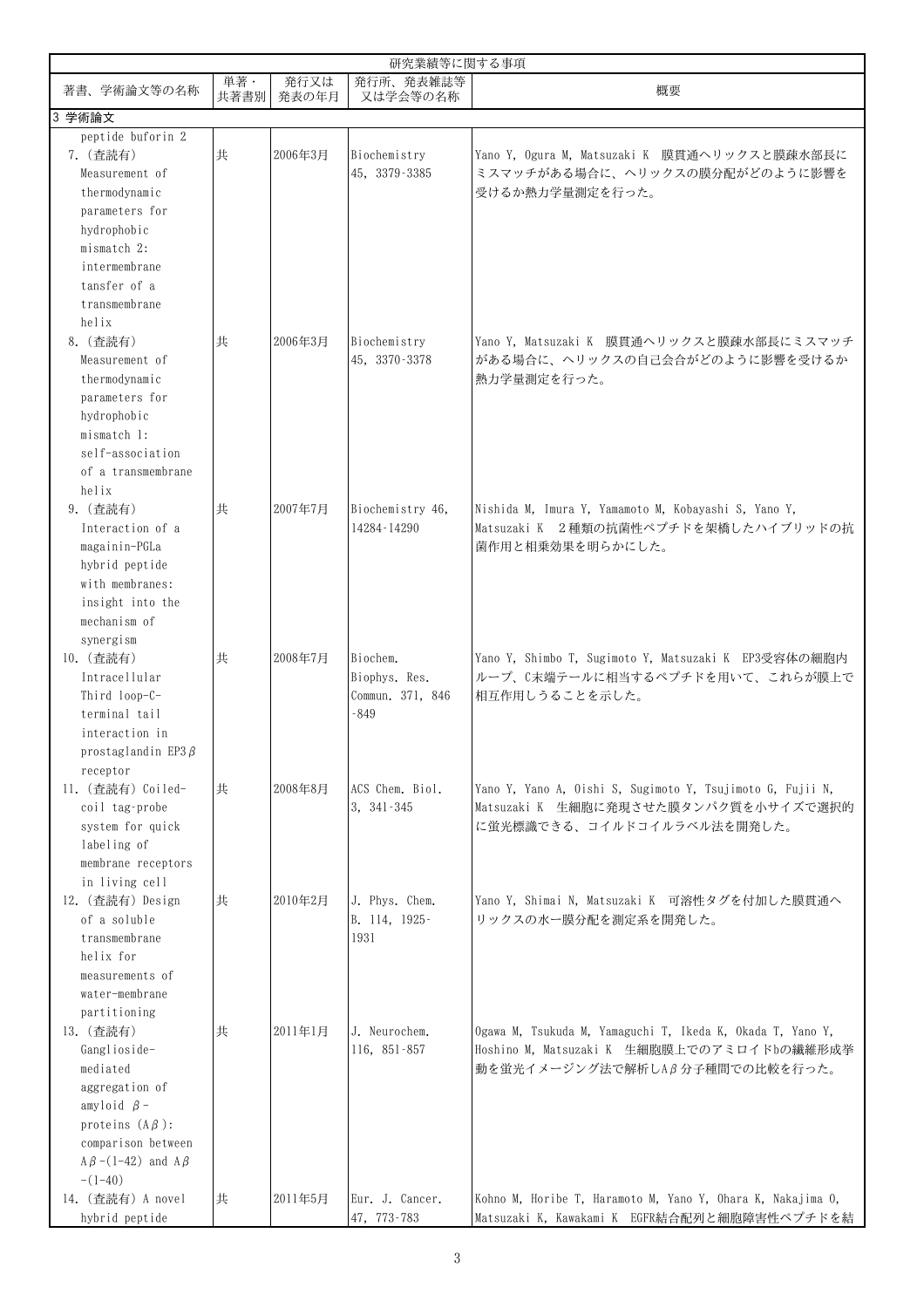| 研究業績等に関する事項                         |            |               |                       |                                                              |
|-------------------------------------|------------|---------------|-----------------------|--------------------------------------------------------------|
| 著書、学術論文等の名称                         | 単著<br>共著書別 | 発行又は<br>発表の年月 | 発行所、発表雑誌等<br>又は学会等の名称 | 概要                                                           |
| 3 学術論文                              |            |               |                       |                                                              |
| targeting EGFR-                     |            |               |                       | 合した選択的抗がん細胞性ペプチドを開発した。                                       |
| expressing cancers                  |            |               |                       |                                                              |
| 15. (查読有)                           | 共          | 2011年6月       | FEBS Lett. 585,       | Yano Y, Matsuzaki K コイルドコイルラベル法で標識したb2アド                     |
| Fluorescence                        |            |               | 2385-2388             | レナリン受容体の活性化にともなう内在化をpH感受性色素とpH非感                             |
| ratiometric                         |            |               |                       | 受性色素の2重標識レシオイメージングにより簡便に検出できるこ                               |
| detection of                        |            |               |                       | とを示した。                                                       |
| ligand-induced                      |            |               |                       |                                                              |
| receptor                            |            |               |                       |                                                              |
| internalization                     |            |               |                       |                                                              |
| using                               |            |               |                       |                                                              |
| extracellular                       |            |               |                       |                                                              |
| coiled-coil tag-                    |            |               |                       |                                                              |
| probe labeling                      |            |               |                       |                                                              |
| 16. (查読有)                           | 共          | 2011年8月       | Biochemistry 50,      | Yano Y, Yamamoto A, Ogura M, Matsuzaki K 膜に脂質頭部の小さ           |
| Thermodynamics of                   |            |               | 6806-6814             | いホスホエタノールアミンを加えることで、膜貫通ヘリックスが分                               |
| insertion and self                  |            |               | (2011)                | 配しにくくなること、またヘリックス会合が強くなることを示し                                |
| -association of a                   |            |               |                       | た。                                                           |
| transmembrane                       |            |               |                       |                                                              |
| helix: a                            |            |               |                       |                                                              |
| lipophobic                          |            |               |                       |                                                              |
| interaction by                      |            |               |                       |                                                              |
| phosphatidylethano                  |            |               |                       |                                                              |
| lamine                              |            |               |                       |                                                              |
| 17. (查読有)                           | 共          | 2011年8月       | Chem. Eur. J.         | Inokuma T, Furukawa M, Uno T, Suzuki Y, Yoshida K, Yano Y,   |
| Bifunctional                        |            |               | 17, 10470-10477       | Matsuzaki K, Takemoto Y 水素結合性を持つ新規触媒の開発を行っ                   |
| hydrogen-bond<br>donors that bear a |            |               |                       | た。                                                           |
| quinazoline or                      |            |               |                       |                                                              |
| benzothiadiazine                    |            |               |                       |                                                              |
| skeleton for                        |            |               |                       |                                                              |
| asymmetric                          |            |               |                       |                                                              |
| organocatalysis                     |            |               |                       |                                                              |
| 18. (查読有) High-                     | 共          | 2012年1月       | Anal. Chem. 84,       | Takeda Y, Yano Y, Matsuzaki K コイルドコイルラベル法で標識し                |
| throughput                          |            |               | 1754-1759             | たb2アト レナリン受容体の活性化にともなう内在化を高感度検出で                             |
| analysis of ligand                  |            |               |                       | きることを利用して、リガンドスクリーニング系を構築した。                                 |
| $-induced$                          |            |               |                       |                                                              |
| internalization of                  |            |               |                       |                                                              |
| $\beta$ 2-adrenoceptors             |            |               |                       |                                                              |
| using the coiled-                   |            |               |                       |                                                              |
| coil tag-probe                      |            |               |                       |                                                              |
| method                              |            |               |                       |                                                              |
| 19. (查読有)                           | 共          | 2012年1月       | Biopolymers 98,       | Ono S, Yano Y. Matsuzaki K コイルドコイルラベル法のプローブ                  |
| Improvement of                      |            |               | 234-238               | ペプチドに負電荷を持つphosphoserineを導入することで溶解性を向                        |
| probe peptides for                  |            |               |                       | 上できることを示した。                                                  |
| coiled-coil                         |            |               |                       |                                                              |
| labeling by                         |            |               |                       |                                                              |
| introducing                         |            |               |                       |                                                              |
| phosphoserines                      |            |               |                       |                                                              |
| 20. (查読有)                           | 共          | 2012年4月       | Bioconjug. Chem.      | Masuda R, Oishi S, Tanahara N, Ohno H, Hirasawa A, Tsujimoto |
| Paradoxical                         |            |               | 23, 1259-1265         | G, Yano Y, Matsuzaki K, Navenot JM, Peiper SC, Fujii N コイ    |
| downregulation of                   |            |               |                       | ルドコイル法で標識したCXCケモカイン受容体4が、アンタゴニスト                             |
| CXC chemokine                       |            |               |                       | によっても内在化しうることを示した。                                           |
| receptor 4 induced                  |            |               |                       |                                                              |
| by polyphemusin                     |            |               |                       |                                                              |
| II-derived                          |            |               |                       |                                                              |
| antagonists                         |            |               |                       |                                                              |
| 21. (查読有) GM1                       | 共          | 2012年9月       | Biochemistry 51,      | Fukunaga S, Ueno H, Yamaguchi T, Yano Y, Hoshino M,          |
| cluster mediates                    |            |               | 8125-8131             | Matsuzaki K GM1クラスターによる膜型Ab線維構造形成には、疎水                       |
| formation of toxic                  |            |               |                       | 性環境が関わっていることを示した。                                            |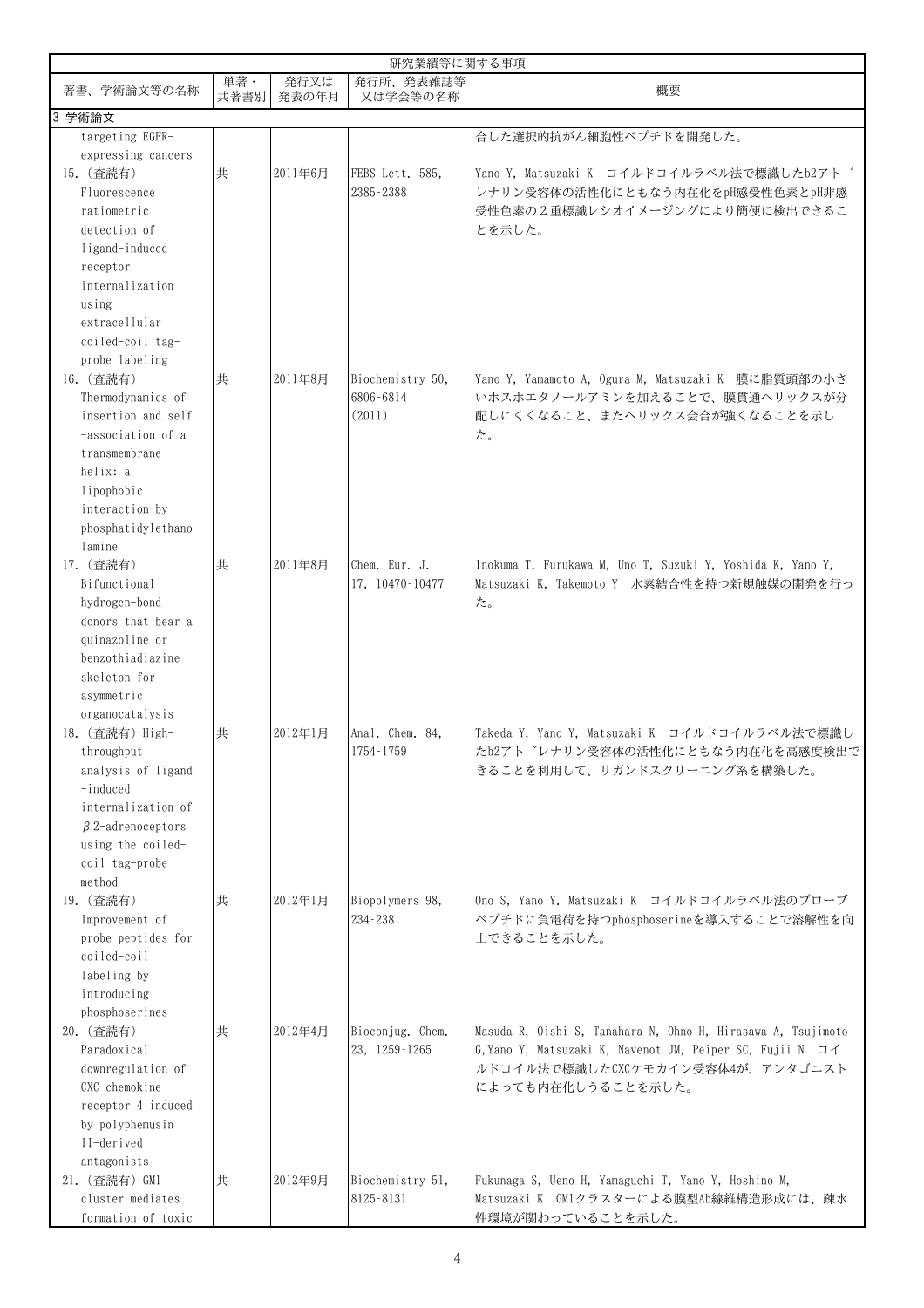|                                                                                                                                                                                                                                                                                                      |            |               | 研究業績等に関する事項                                                 |                                                                                                                                                                   |
|------------------------------------------------------------------------------------------------------------------------------------------------------------------------------------------------------------------------------------------------------------------------------------------------------|------------|---------------|-------------------------------------------------------------|-------------------------------------------------------------------------------------------------------------------------------------------------------------------|
| 著書、学術論文等の名称                                                                                                                                                                                                                                                                                          | 単著<br>共著書別 | 発行又は<br>発表の年月 | 発行所、発表雑誌等<br>又は学会等の名称                                       | 概要                                                                                                                                                                |
| 3 学術論文                                                                                                                                                                                                                                                                                               |            |               |                                                             |                                                                                                                                                                   |
| $A\beta$ fibrils by<br>providing<br>hydrophobic<br>environments<br>22. (查読有)<br>Interaction of<br>antimicrobial<br>peptide magainin 2<br>with gangliosides<br>as a target for<br>human cell binding                                                                                                  | 共          | 2012年11月      | Biochemistry 51,<br>1029-1035                               | Miyazaki Y, Aoki M, Yano Y, Matsuzaki K 抗菌性ペプチド<br>magainin2がヒト細胞膜のガングリオシドに結合することを示した。                                                                            |
| 23. (查読有)<br>Stoichiometric<br>analysis of<br>oligomerization of<br>membrane proteins<br>on living cells<br>using coiled-coil<br>labeling and                                                                                                                                                        | 共          | 2013年3月       | Anal. Chem. 19,<br>3454-3461 (2013)                         | Kawano K, Yano Y, Omae K, Matsuzaki S, Matsuzaki K (K.K. and<br>Y.Y. equally contributed to the work)生細胞膜での膜タンパク<br> 質会合状態解析法を確立し、b2アドレナリン受容体が単量体で機能<br>することを示した。 |
| spectral imaging<br>24. (查読有) Effects<br>of pyrenebutyrate<br>on the<br>translocation of<br>arginine-rich cell<br>-penetrating<br>peptides through<br>artificial<br>membranes:<br>Recruiting<br>peptides to the<br>membranes.<br>dissipating liquid<br>-ordered phases,<br>and inducing<br>curvature | 共          | 2013年9月       | Biochim Biophys.<br>Acta 1828, 2134<br>$-2142(2013)$        | Katayama S, Nakase I, Yano Y, Murayama T, Nakata Y,<br>MatsuzakiK, Futaki S<br>pyrenebutyrateが膜透過ペプチドの膜透過能を亢進させることをモ<br>デル膜を用いて示した。                               |
| 25. (查読有) A dimer<br>is the minimal<br>proton-conducting<br>unit of the<br>influenza A virus<br>M2 channel                                                                                                                                                                                           | 共          | 2014年7月       | J. Mol. Biol.<br>426, 2679-2691                             | Kawano K, Yano Y, and Matsuzaki K 4量体とされてきたインフルエ<br>ンザM2プロトンチャネルが、生細胞膜上で2量体も形成しうるこ<br>と、2量体もプロトンチャネル活性を持つことを明らかにした。                                               |
| 26. (查読有)<br>Comparison between<br>the aggregation<br>of human and<br>rodent amyloid $\beta$ -<br>proteins in GM1<br>ganglioside<br>clusters                                                                                                                                                         | 共          | 2014年11月      | Biochemistry.<br>48, 7523-7530                              | Ueno H. Yamaguchi T. Fukunaga S. Okada Y. Yano Y. Hoshino M.<br>Matsuzaki K 毒性の少ないラットアミロイドbが、ガングリオシド<br>クラスターを介した膜型アミロイド構造を形成しにくいことを示し<br>た。                      |
| 27. (查読有)<br>Cholesterol-<br>induced lipophobic<br>interaction<br>between<br>transmembrane<br>helices using<br>ensemble and                                                                                                                                                                          | 共          | 2015年2月       | Biochemistry.<br>54, 1371-1379<br>(highlighted)<br>article) | Yano Y, Kondo K, Kitani R, Yamamoto A, Matsuzaki K 膜貫通へ<br>リックス会合をシングルペアFRET法で検出する方法を開発し、モデ<br>ル膜貫通ヘリックスの会合が膜コレステロールによって増強するこ<br>とを示した。                           |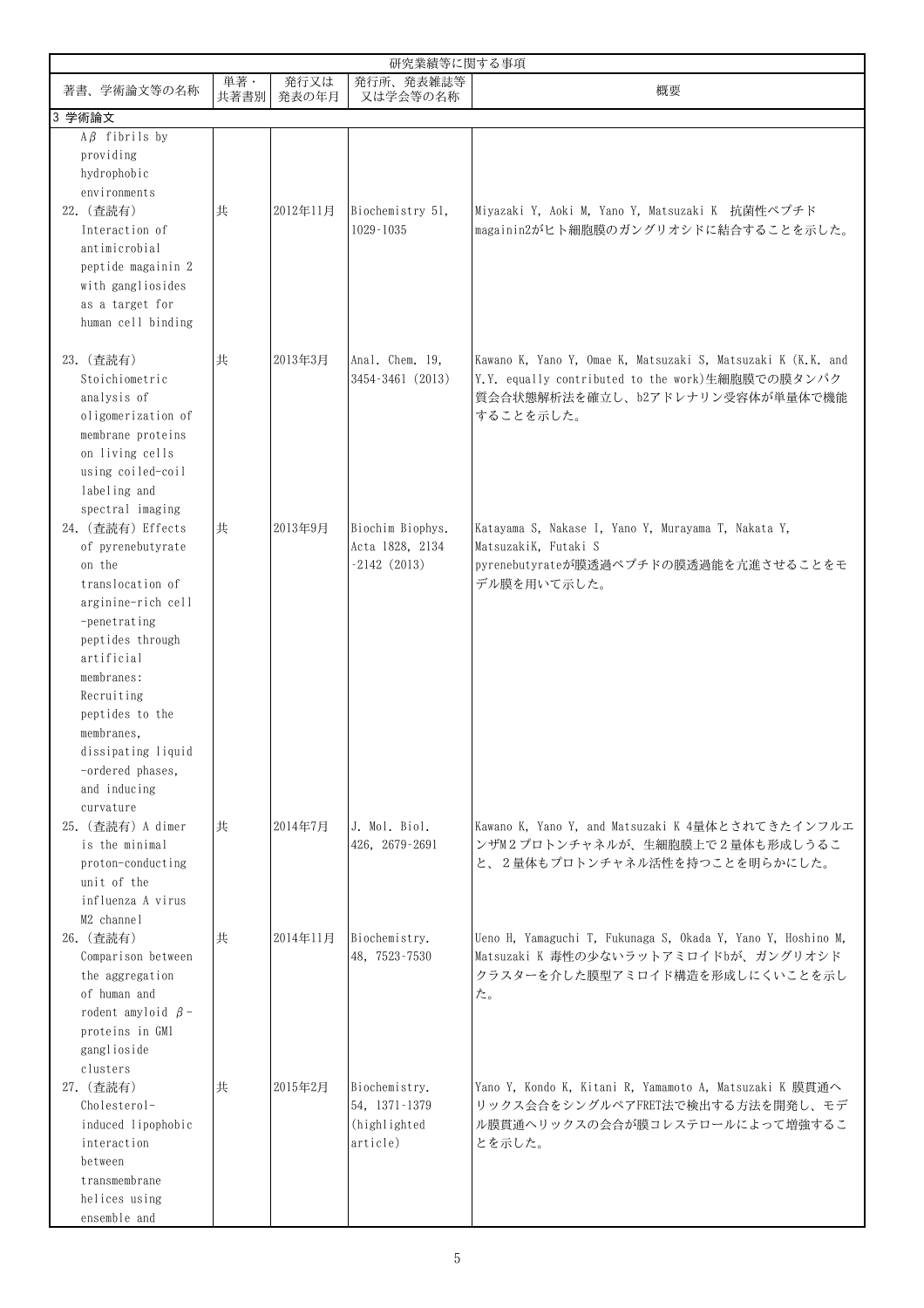|                                                                                                                                                                                                                      |             |               | 研究業績等に関する事項                                    |                                                                                                                                                          |
|----------------------------------------------------------------------------------------------------------------------------------------------------------------------------------------------------------------------|-------------|---------------|------------------------------------------------|----------------------------------------------------------------------------------------------------------------------------------------------------------|
| 著書、学術論文等の名称                                                                                                                                                                                                          | 単著·<br>共著書別 | 発行又は<br>発表の年月 | 発行所、発表雑誌等<br>又は学会等の名称                          | 概要                                                                                                                                                       |
| 3 学術論文                                                                                                                                                                                                               |             |               |                                                |                                                                                                                                                          |
| single-molecule<br>fluorescence<br>resonance energy                                                                                                                                                                  |             |               |                                                |                                                                                                                                                          |
| transfer<br>28. (查読有)<br>Oligomerization-<br>function<br>relationship of<br>EGFR on living<br>cells detected by<br>the coiled-coil<br>labeling and FRET                                                              | 共           | 2015年3月       | Biochim Biophys<br>Acta. 1848, 1359<br>$-1366$ | Yamashita H, Yano Y, Kawano K, Matsuzaki K EGF受容体の会合状<br>熊を調べ、低濃度のリガンド存在下では、不活性型の2量体を形成<br>しうることを明らかにした。                                                 |
| microscopy<br>29. (查読有) A pH-<br>dependent charge<br>reversal peptide<br>for cancer                                                                                                                                  | 共           | 2016年6月       | Eur. Biophys. J.<br>$23,650 - 658$             | Wakabayashi N, Yano Y, Kawano K, Matsuzaki K ヒスチジンを導入<br>したペプチドが、ガン細胞低pH環境で正電荷を帯び細胞膜と相互作<br>用することを示した。                                                   |
| targeting<br>30. (查読有)<br>Selective amine<br>labeling of cell<br>surface proteins<br>guided by coiled-                                                                                                               | 共           | 2016年11月      | Biopolymers.<br>$106, 484 - -490$              | Yano Y, Furukawa N, Ono S, Takeda Y, Matsuzaki K クロスリンク<br>型コイルドコイルラベル法を開発し、グリコホリンAの2量体形成が<br>膜コレステロールによって阻害されていることを示した。                                 |
| coil assembly<br>31. (查読有) GXXXG-<br>Mediated Parallel<br>and Antiparallel<br>Dimerization of<br>Transmembrane<br>Helices and Its                                                                                    | 共           | 2017年2月       | Angew Chem Int<br>Ed Engl. 56,<br>1756-1759    | Yano Y, Kondo K, Watanabe Y, Zhang TO, Ho JJ, Oishi S, Fujii<br>N. Zanni MT. Matsuzaki K GXXXG配列により駆動される膜貫通へ<br>リックス会合が、膜コレステロールにより強く阻害されることを明<br>らかにした。 |
| Inhibition by<br>Cholesterol:<br>Single-Pair FRET<br>and 2D IR Studies<br>32. (查読有)<br>Stoichiometric<br>analysis of<br>oligomeric states<br>of three class-A<br>GPCRs, chemokine-<br>CXCR4, dopamine-<br>$D2$ , and | 共           | 2017年6月       | J Pept Sci. 23,<br>650-658                     | Kawano K, Yagi T, Fukada N, Yano Y, Matsuzaki K 3種類の<br>class A GPCRに関して、殆どの条件で単量体として存在すること、<br>単量体でも機能することを示した。                                         |
| prostaglandin-EP1<br>receptors, on<br>living cells<br>33. (查読有)<br>Aromaticity of<br>Phenylalanine<br>Residues Is<br>Essential for<br>Amyloid Formation<br>by Alzheimer's                                            | 共           | 2017年7月       | Chem Pharm Bull<br>(Tokyo). 65, 668<br>-673    | Genji M, Yano Y, Hoshino M, Matsuzaki K アミロイドβの線維構<br>造形成には、フェニルアラニン残基が重要であることを示した。                                                                      |
| Amyloid $\beta$ -Peptide<br>34. (查読有) Not<br>Oligomers but<br>Amyloids are<br>Cytotoxic in the<br>Membrane-Mediated<br>Amyloidogenesis of                                                                            | 共           | 2018年3月       | Chembiochem. 19.<br>430-433                    | Itoh N, Takada E, Okubo K, Yano Y, Hoshino M, Sasaki A,<br>Kinjo M, Matsuzaki K 細胞上で形成するアミロイドβの毒性は、オ<br>リゴマー形成ではなく線維構造形成に伴って現れてくることを示し<br>た。             |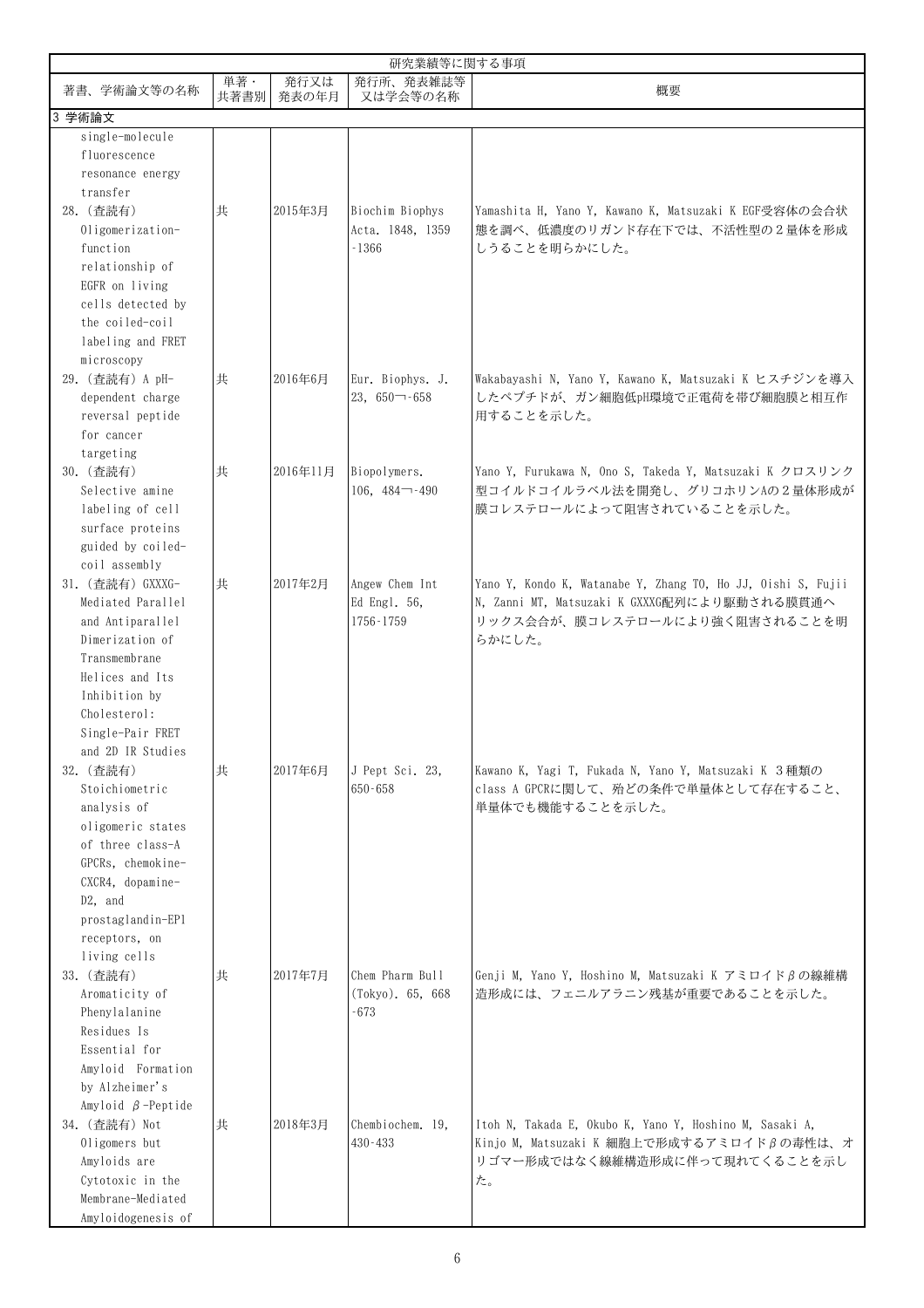|                                                                                                                                                                                                                                   | 研究業績等に関する事項 |               |                                                   |                                                                                                                                                                                                                                                  |  |  |
|-----------------------------------------------------------------------------------------------------------------------------------------------------------------------------------------------------------------------------------|-------------|---------------|---------------------------------------------------|--------------------------------------------------------------------------------------------------------------------------------------------------------------------------------------------------------------------------------------------------|--|--|
| 著書、学術論文等の名称                                                                                                                                                                                                                       | 単著·<br>共著書別 | 発行又は<br>発表の年月 | 発行所、発表雑誌等<br>又は学会等の名称                             | 概要                                                                                                                                                                                                                                               |  |  |
| 学術論文<br>3                                                                                                                                                                                                                         |             |               |                                                   |                                                                                                                                                                                                                                                  |  |  |
| Amyloid- $\beta$<br>Peptides<br>35. (查読有) Trace                                                                                                                                                                                   | 共           | 2018年9月       | Biochim Biophys                                   | Yano Y, Takeno A, Matsuzaki K 細胞上で形成するアミロイドβの                                                                                                                                                                                                    |  |  |
| amounts of<br>pyroglutaminated A<br>$\beta$ -(3-42) enhance<br>aggregation of $A\beta$<br>$-(1-42)$ on<br>neuronal membranes<br>at physiological<br>concentrations:<br>FCS analysis of                                            |             |               | Acta Biomembr.<br>1860, 1603-1608                 | 初期会合体を検出し、希少分子種pyroglutaminated Aβ-(3-42)が存<br>在すると会合数が大きくなることを示した。                                                                                                                                                                              |  |  |
| cell surface<br>36. (查読有) Toxic<br>Amyloid Tape: A<br>Novel Mixed<br>Antiparallel/<br>Parallel $\beta$ -Sheet<br>Structure Formed<br>by Amyloid $\beta$ -<br>Protein on GM1<br>Clusters                                           | 共           | 2019年1月       | ACS Chem.<br>Neurosci. 10.<br>563-572             | Okada Y, Okubo K, Ikeda K, Yano Y, Hoshino M, Hayashi Y,<br>Kiso Y, Itoh-Watanabe H, Naito A, Matsuzaki K GM1クラスター<br>存在下で形成するアミロイドβの線維構造を明らかにした。                                                                                                |  |  |
| 37. (查読有)<br>Endowment of pH<br>Responsivity to<br>Anticancer<br>Peptides by<br>Introducing 2,3-<br>Diaminopropionic<br>Acid Residues                                                                                             | 共           | 2019年6月       | Chembiochem. 20,<br>2109-2117                     | Tanishiki N, Yano Y, Matsuzaki K 非天然アミノ酸を導入したペプ<br>チドをデザインし、低pH環境にあるガン細胞選択的に作用し細胞毒<br>性を発揮することを示した。                                                                                                                                              |  |  |
| 38. (查読有)<br>Molecular<br>Mechanism of<br>Apoptosis by<br>Amyloid $\beta$ -Protein<br>Fibrils Formed on<br>Neuronal Cells                                                                                                         | 共           | 2020年2月       | ACS Chem.<br>Neurosci. 11,<br>796-805             | Takada E, Okubo K, Yano Y, Iida K, Someda M, Hirasawa A,<br>Yonehara S, Matsuzaki K 細胞上で形成するアミロイドb線維の細胞<br>死シグナル経路を解明した。                                                                                                                         |  |  |
| 39. (查読有)<br>Thermodynamic and<br>kinetic<br>stabilities of<br>transmembrane<br>helix bundles as<br>revealed by single<br>-pair FRET<br>analysis: Effects<br>of the number of<br>membrane-spanning<br>segments and<br>cholesterol | 共           | 2021年3月       | $BBA -$<br>Biomembranes<br>1863, 183532<br>(2021) | Yoshiaki Yano, Yuta Watanabe, Katsumi Matsuzaki<br>2回膜貫通部位を持つモデル膜貫通ヘリックスを新規合成し、ヘ<br>リックスの数およびコレステロールが膜内ヘリックス会合に与える<br>影響を調査した。膜貫通部位が3つあるいは4つになると2つより<br>安定性が増すこと、コレステロールは2本あるいは3本のヘリックス<br>バンドルをより安定化させ、3本ヘリックスバンドルのヘリックスの<br>傾きを誘導することが明らかになった。 |  |  |
| 40. (查読有) All-atom<br>molecular<br>dynamics<br>elucidating<br>molecular<br>mechanisms of<br>single-<br>transmembrane<br>model peptide                                                                                             | 共           | 2021年4月       | ACS Omega, 6,<br>11458-11465<br>(2021)            | Hayato Itaya, Kota Kasahara, Qilin Xie, Yoshiaki Yano,<br>Katsumi Matsuzaki, and Takuya Takahashi<br>全原子分子ダイナミクス法により、モデル膜貫通ヘリックスの膜内<br>会合挙動を調査した。コレステロールやGXXXG配列の効果について、<br>実験結果と一致する挙動が見られた。一部の挙動については不一致<br>も見られ理由を考察した。                       |  |  |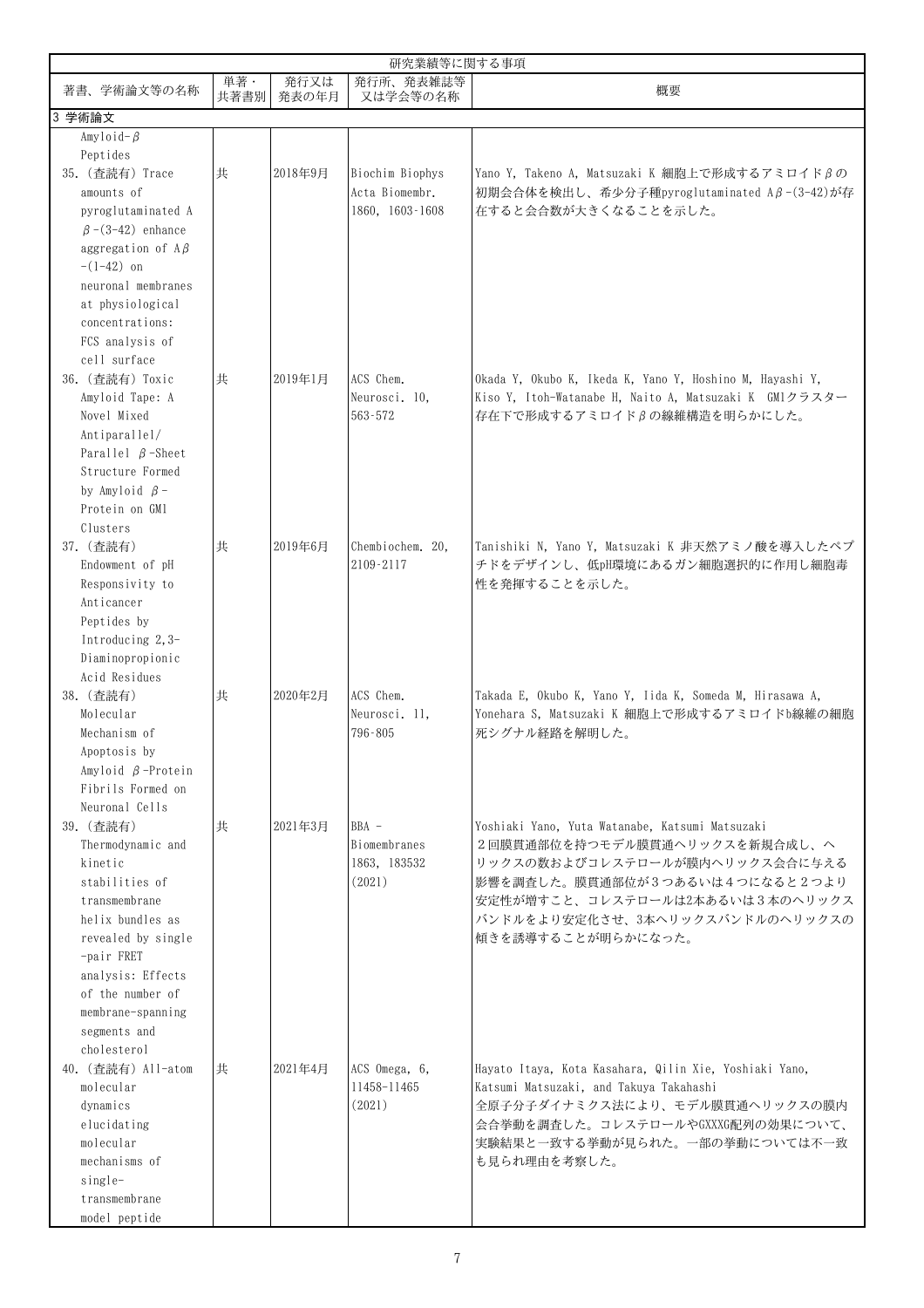|                      |             |               | 研究業績等に関する事項           |                                                               |
|----------------------|-------------|---------------|-----------------------|---------------------------------------------------------------|
| 著書、学術論文等の名称          | 単著·<br>共著書別 | 発行又は<br>発表の年月 | 発行所、発表雑誌等<br>又は学会等の名称 | 概要                                                            |
| 3 学術論文               |             |               |                       |                                                               |
| dimerization in a    |             |               |                       |                                                               |
| lipid bilayer        |             |               |                       |                                                               |
| 41. (查読有) In-cell    | 共           | 2021年9月       | ACS Infect Dis.       | Kaji T, Yano Y, Matsuzaki K.                                  |
| FRET indicates       |             |               | 7. 2941-2945          | 生細菌の抗菌性ペプチドの膜表面濃度を観測する実験系を構築し、                                |
| magainin peptide     |             |               | (2021)                | 膜透過性亢進が起こるペプチド濃度がモデル膜(リポソーム)での                                |
| induced              |             |               |                       | 結果と対応することを見いだした。                                              |
| permeabilization     |             |               |                       |                                                               |
| of bacterial cell    |             |               |                       |                                                               |
| membranes at lower   |             |               |                       |                                                               |
| peptide-to-lipid     |             |               |                       |                                                               |
| ratios relevant to   |             |               |                       |                                                               |
| liposomal            |             |               |                       |                                                               |
| studies.             |             |               |                       |                                                               |
| その他                  |             |               |                       |                                                               |
| 学会ゲストスピーカー<br>1.     |             |               |                       |                                                               |
| 1. 脂質二分子膜中での         | 単           | 2005年         | 大阪大学蛋白質研              | 「膜蛋白質調製法の展開と構造・機能解析の最前線」                                      |
| ヘリックスの基本挙            |             |               | 究所セミナー                |                                                               |
| 動                    |             |               |                       |                                                               |
| 2. Measurement of    | 単           | 2005年         | 26th Symposium        | Special Program: A New Frontier in Structures, Functions, and |
| thermodynamic        |             |               | on Biomembrane -      | Regulation Mechanisms of Membrane Proteins"                   |
| parameters for       |             |               | Drug                  | オーガナイザー: 乾 賢一                                                 |
| hydrophobic          |             |               | Interaction           |                                                               |
| mismatch             |             |               |                       |                                                               |
| 3.膜タンパク質の            | 共           | 2006年         | 大阪大学蛋白質研              | 松﨑勝巳・矢野義明「蛋白質の機能運動と折り畳み運動」                                    |
| フォールディング:            |             |               | 究所セミナー                |                                                               |
| モデル膜貫通ヘリッ            |             |               |                       |                                                               |
| クスを用いたアプ             |             |               |                       |                                                               |
| ローチ                  |             |               |                       |                                                               |
| 4. コイルドコイル蛍光         | 単           | 2009年         | 大阪大学蛋白質研              | 「膜蛋白質の機能発現メカニズムの解明に向け                                         |
| ラベル法を用いた生            |             |               | 究所セミナー                | て 一細胞膜上 での事象の解析一」 オーガナイザー:相本三郎、                               |
| 細胞での受容体の可            |             |               |                       | 佐藤 毅                                                          |
| 視化解析                 |             |               |                       |                                                               |
| 5. コイルドコイルラベ         | 単           | 2012年         | 日本動物学会第8              | 「可視化により明らかとなる脊椎動物の神経とホルモンのはたら                                 |
| ル法を用いた膜タン            |             |               | 3回大会 シンポ              | き」オーガナイザー:坂本竜哉、坂本浩隆                                           |
| パク質の会合・内在            |             |               | ジウム                   |                                                               |
| 化の生細胞蛍光イ             |             |               |                       |                                                               |
| メージング                |             |               |                       |                                                               |
| 6. 生細胞膜タンパク質         | 共           | 2013年         | 日本薬学会第133年            | 矢野 義明、河野 健一、 大前 薫、 竹田 有希、 松崎 紗矢香、                             |
| の会合・内在化の可            |             |               | 会 シンポジウム              | 「薬学における生命指向型化学(生命の謎を探る化学<br>松崎 勝巳                             |
| 視化解析ツール:コ            |             |               |                       | の力)」オーガナイザー:佐々木 茂貴, 二木 史朗                                     |
| イルドコイルラベル            |             |               |                       |                                                               |
| 法                    |             |               |                       |                                                               |
| 7. Peptide-based     | 単           | 2014年         | Special physical      | オーガナイザー: Prof. Martin Zanni                                   |
| studies of           |             |               | chemistry             |                                                               |
| membrane proteins:   |             |               | seminar,              |                                                               |
| energetics of        |             |               | Department of         |                                                               |
| folding and image    |             |               | Chemistry,            |                                                               |
| analysis in cells    |             |               | University of         |                                                               |
|                      |             |               | Wisconsin             |                                                               |
|                      |             |               | Madison               |                                                               |
| 8.ペプチドを用いた膜          | 単           | 2016年         | 大阪大学蛋白質研              | 「生体膜上の生物化学」オーガナイザー:高尾敏文、北條裕信、佐                                |
| タンパク質の構造形            |             |               | 究所セミナー                | 藤毅                                                            |
| 成駆動力計測とイ             |             |               |                       |                                                               |
| メージング解析              |             |               |                       |                                                               |
| 9. Peptide tools for | 単           | 2016年         | 20th Korean           | Session IV: Application of peptide for biochemical study      |
| studying self-       |             |               | Peptide Protein       |                                                               |
| association of       |             |               | Society               |                                                               |
| transmembrane        |             |               | Symposium             |                                                               |
| helices: role of     |             |               |                       |                                                               |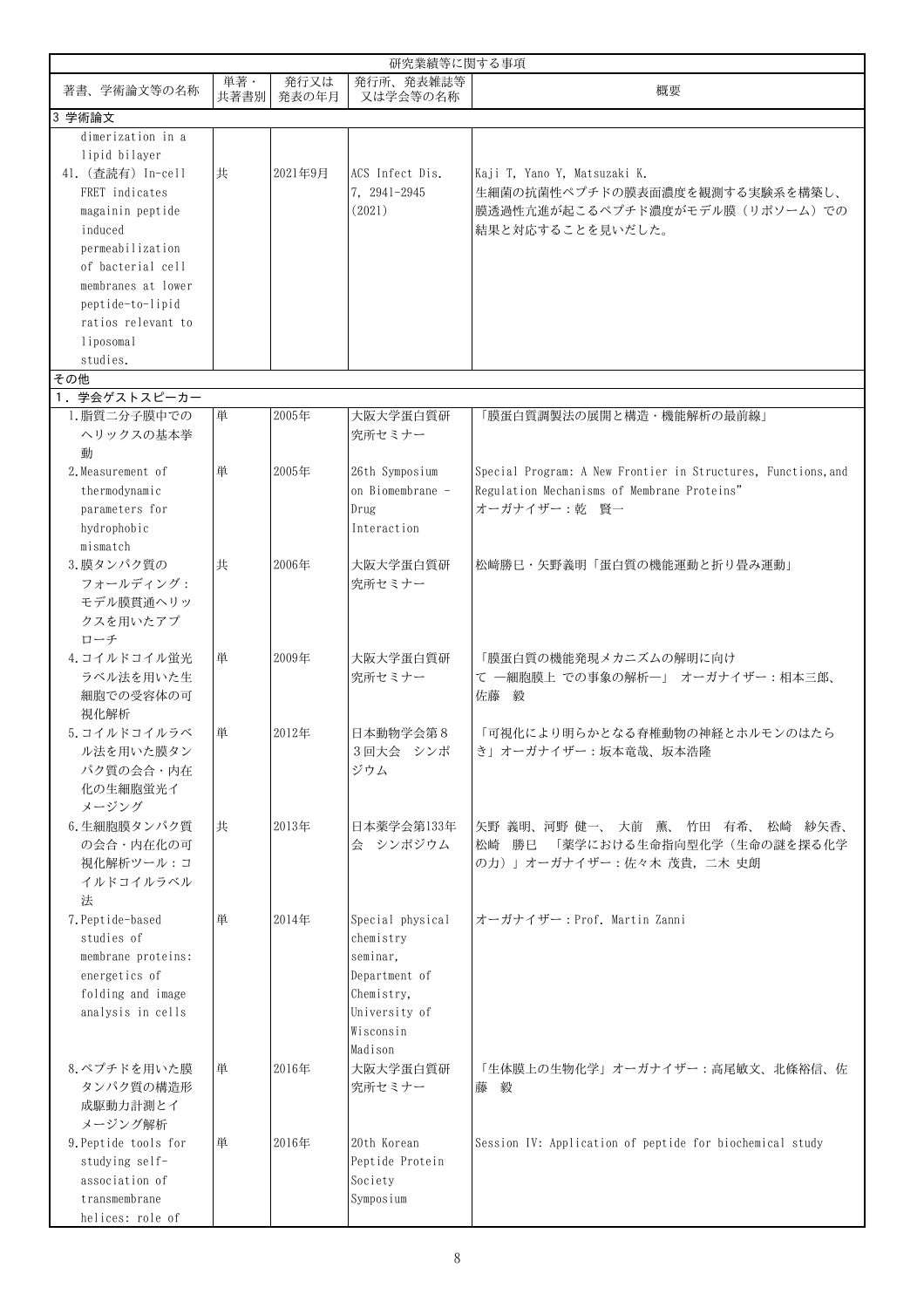|                                         |             |               | 研究業績等に関する事項           |                                 |
|-----------------------------------------|-------------|---------------|-----------------------|---------------------------------|
| 著書、学術論文等の名称                             | 単著·<br>共著書別 | 発行又は<br>発表の年月 | 発行所、発表雑誌等<br>又は学会等の名称 | 概要                              |
| 1. 学会ゲストスピーカー                           |             |               |                       |                                 |
| GXXXG motif                             |             |               |                       |                                 |
| 10. Single-pairFRET法で                   | 単           | 2017年         | 第17回日本蛋白質             | 「ペプチドの構造とダイナミクス」オーガナイザー:櫻井実、河村  |
| 見る膜貫通ヘリック                               |             |               | 科学会年会                 | 出                               |
| スの動的会合挙動                                |             |               |                       |                                 |
| 11.ペプチドを用いた膜                            | 単           | 2017年         | 理研シンポジウム              | 「細胞システムの動態と論理 IX」オーガナイザー:佐甲 靖志  |
| タンパク質構造形成                               |             |               |                       | 柳川 正降                           |
| 過程の動態観測                                 |             |               |                       |                                 |
| 12. シングルペアFRET法                         | 単           | 2018年         | 大阪大学蛋白質研              | 「生体膜上の生物化学」オーガナイザー:北條裕信、平林義雄    |
| による膜貫通ヘリッ                               |             |               | 究所セミナー                |                                 |
| クス会合ダイナミク                               |             |               |                       |                                 |
| ス測定                                     |             |               |                       |                                 |
| 2. 学会発表                                 |             |               |                       |                                 |
| 1. 抗菌性ペプチド                              | 共           | 2011年3月       | 日本薬学会第131年            | 宮崎優、矢野義明、松崎勝巳                   |
| magainin2のGM1ガン                         |             |               | 会                     |                                 |
| グリオシドとの相互                               |             |               |                       |                                 |
| 作用                                      |             |               |                       |                                 |
| 2. 新規蛍光ラベル法に                            | 共           | 2011年3月       | 日本薬学会第131年            | 竹田有希、矢野義明、松崎勝巳                  |
| よる受容体内在化を                               |             |               | 会                     |                                 |
| 指標としたリガンド                               |             |               |                       |                                 |
| スクリーニング法の                               |             |               |                       |                                 |
| 開発                                      |             |               |                       |                                 |
| 3. Low-polarity                         | 共           | 2011年9月       | 第48回ペプチド討             | 福永沙織、山口貴宏、矢野義明、星野大、松崎勝巳         |
| environment is                          |             |               | 論会                    |                                 |
| important for the                       |             |               |                       |                                 |
| formation of toxic                      |             |               |                       |                                 |
| amyloid b                               |             |               |                       |                                 |
| aggragates                              |             |               | 第48回ペプチド討             |                                 |
| 4. Improvement of<br>probe peptides for | 共           | 2011年9月       | 論会                    | 小野智史、矢野義明、松崎勝巳                  |
| coiled-coil                             |             |               |                       |                                 |
| labeling by                             |             |               |                       |                                 |
| introducing                             |             |               |                       |                                 |
| phosphoserines                          |             |               |                       |                                 |
| 5. Family A GPCRの受容                     | 共           | 2011年9月       |                       | 第9回次世代を担う  河野健一、大前薫、矢野義明、松崎勝巳   |
| 体活性化に会合体形                               |             |               | 若手のためのフィ              |                                 |
| 成は本当に必要か                                |             |               | ジカル・ファーマ              |                                 |
|                                         |             |               | フォーラム                 |                                 |
|                                         |             |               | (PPF2011)             |                                 |
| 6. Lipophobic                           | 共           | 2011年9月       | 第48回ペプチド討             | 矢野義明、山本亜梨沙、小倉まい、松崎勝巳            |
| interaction: Lipid                      |             |               | 論会                    |                                 |
| $-induced$                              |             |               |                       |                                 |
| association of                          |             |               |                       |                                 |
| transmembrane                           |             |               |                       |                                 |
| helices                                 |             |               |                       |                                 |
| 7. 膜貫通ヘリックスの                            | 共           | 2011年9月       | 第49回日本生物物             | 矢野義明、山本亜梨沙、小倉まい、松崎勝巳            |
| 膜分配・自己会合の                               |             |               | 理学会                   |                                 |
| 熱力学:ホスファチ                               |             |               |                       |                                 |
| ジルエタノールアミ                               |             |               |                       |                                 |
| ンによる疎脂性相互                               |             |               |                       |                                 |
| 作用                                      |             |               |                       |                                 |
| 8. Family A GPCRの受容                     | 共           | 2011年11月      | 第33回生体膜と薬             | 河野健一、大前薫、松崎紗矢香、矢野義明、松崎勝巳        |
| 体活性化に会合体形                               |             |               | 物の相互作用シン              |                                 |
| 成は本当に必要か                                |             |               | ポジウム                  |                                 |
| 9. Association-                         | 共           | 2012年2月       | Biophysical           | Y. Yano, R.Kitani, K. Matsuzaki |
| dissociation                            |             |               | society 56th          |                                 |
| dynamics of                             |             |               | annual meeting        |                                 |
| transmembrane                           |             |               |                       |                                 |
| helices as                              |             |               |                       |                                 |
| detected by single                      |             |               |                       |                                 |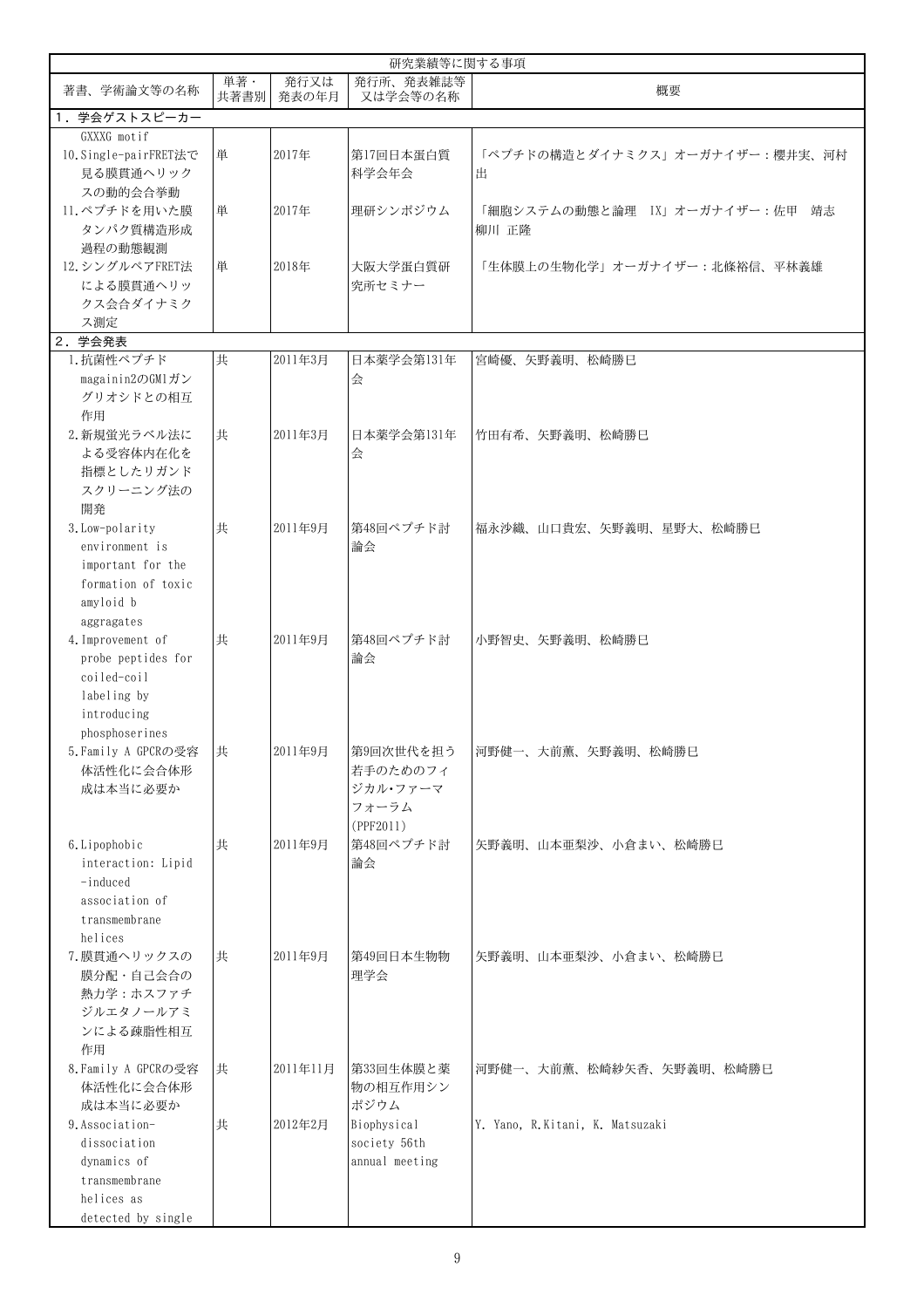|                                                                                                           |             |               | 研究業績等に関する事項                                                                                                  |                                                         |
|-----------------------------------------------------------------------------------------------------------|-------------|---------------|--------------------------------------------------------------------------------------------------------------|---------------------------------------------------------|
| 著書、学術論文等の名称                                                                                               | 単著·<br>共著書別 | 発行又は<br>発表の年月 | 発行所、発表雑誌等<br>又は学会等の名称                                                                                        | 概要                                                      |
| 2. 学会発表                                                                                                   |             |               |                                                                                                              |                                                         |
| -molecule<br>fluorescence<br>microscopy                                                                   |             |               |                                                                                                              |                                                         |
| 10.M2プロトンチャネル<br>のpH依存的会合状態<br>の変化                                                                        | 共           | 2012年3月       | 日本薬学会第132年<br>会                                                                                              | 河野健一、松崎紗矢香、大前薫、矢野義明、松崎勝巳                                |
| 11. Stoichiometric<br>analysis of<br>oligomerization of<br>membrane proteins<br>on living cell<br>surface | 共           | 2012年5月       | The 7th Seoul-<br>Kyoto-Osaka<br>Joint Symposium<br>on<br>pharmaceutical<br>sciences for<br>young scientists | 河野健一、松崎紗矢香、大前薫、矢野義明、松崎勝巳                                |
| 12. インフルエンザAウイ<br>ルスM2プロトンチャ<br>ネルの抗ウイルス薬<br>アマンタジン耐性メ<br>カニズム                                            | 共           | 2012年8月       | 第10回次世代を担<br>う若手のための<br>フィジカル・ファー<br>マフォーラム<br>(PPF2012)                                                     | 河野健一、松崎紗矢香、大前薫、矢野義明、松崎勝巳                                |
| 13. インフルエンザAウイ<br>ルスM2プロトンチャ<br>ネルの生体膜中にお<br>ける会合状態                                                       | 共           | 2012年11月      | 第34回生体膜と薬<br>物の相互作用シン<br>ポジウム                                                                                | 河野健一、松崎紗矢香、大前薫、矢野義明、松崎勝巳                                |
| 14. Mechanism of<br>antiviral<br>amantadine<br>resistance of<br>influenza A virus<br>M2 proton channel    | 共           | 2012年11月      | 第49回ペプチド討<br>論会                                                                                              | 河野健一、松崎紗矢香、大前薫、矢野義明、松崎勝巳                                |
| 15.0ligomeric states<br>of full length<br>influenza A virus<br>M2 proteins on<br>biological<br>membranes  | 共           | 2013年2月       | Biophysical<br>Society 57th<br>annual meeting                                                                | K. Kawano, S. Matsuzaki, K. Omae, Y. Yano, K. Matsuzaki |
| 16.膜タンパク質変成作<br>用の少ない可溶化剤<br>の開発                                                                          | 共           | 2013年3月       | 日本薬学会第133年<br>会                                                                                              | 林田幸一、茂木雄三、山岡庸介、高須清誠、矢野義明、松崎勝巳                           |
| 17. コイルドコイル蛍光<br>ラベル法を用いた生<br>細胞での上皮成長因<br>子受容体多量体形成<br>の検出                                               | 共           | 2013年8月       | 第11回次世代を担<br>う若手のための<br>フィジカル・ファー<br>マフォーラム<br>(PPF2013)                                                     | 山下博降、河野健一、矢野義明、松崎勝巳                                     |
| 18. コイルドコイル蛍光<br>ラベル法を用いた生<br>細胞での上皮成長因<br>子受容体多量体形成<br>の検出                                               |             | 2013年11月      | 第35回生体膜と薬<br>物の相互作用シン<br>ポジウム                                                                                | 山下博隆、河野健一、矢野義明、松崎勝巳                                     |
| 19. Dimer is a minimal<br>functional unit<br>for influenza A<br>virus M2 channel<br>on biomembrane        | 共           | 2013年11月      | 第50回ペプチド討<br>論会                                                                                              | 河野健一、矢野義明、松崎勝巳                                          |
| 20. Dimer is a minimal<br>functional unit<br>of influenza A<br>virus M2 channel<br>on living cells        | 共           | 2014年2月       | Biophysical<br>Society 58th<br>annual meeting                                                                | K. Kawano, Y. Yano, K. Matsuzaki                        |
| 21. The amantadine-                                                                                       | 共           | 2014年2月       | Biophysical                                                                                                  | K. Kawano, Y. Yano, K. Matsuzaki                        |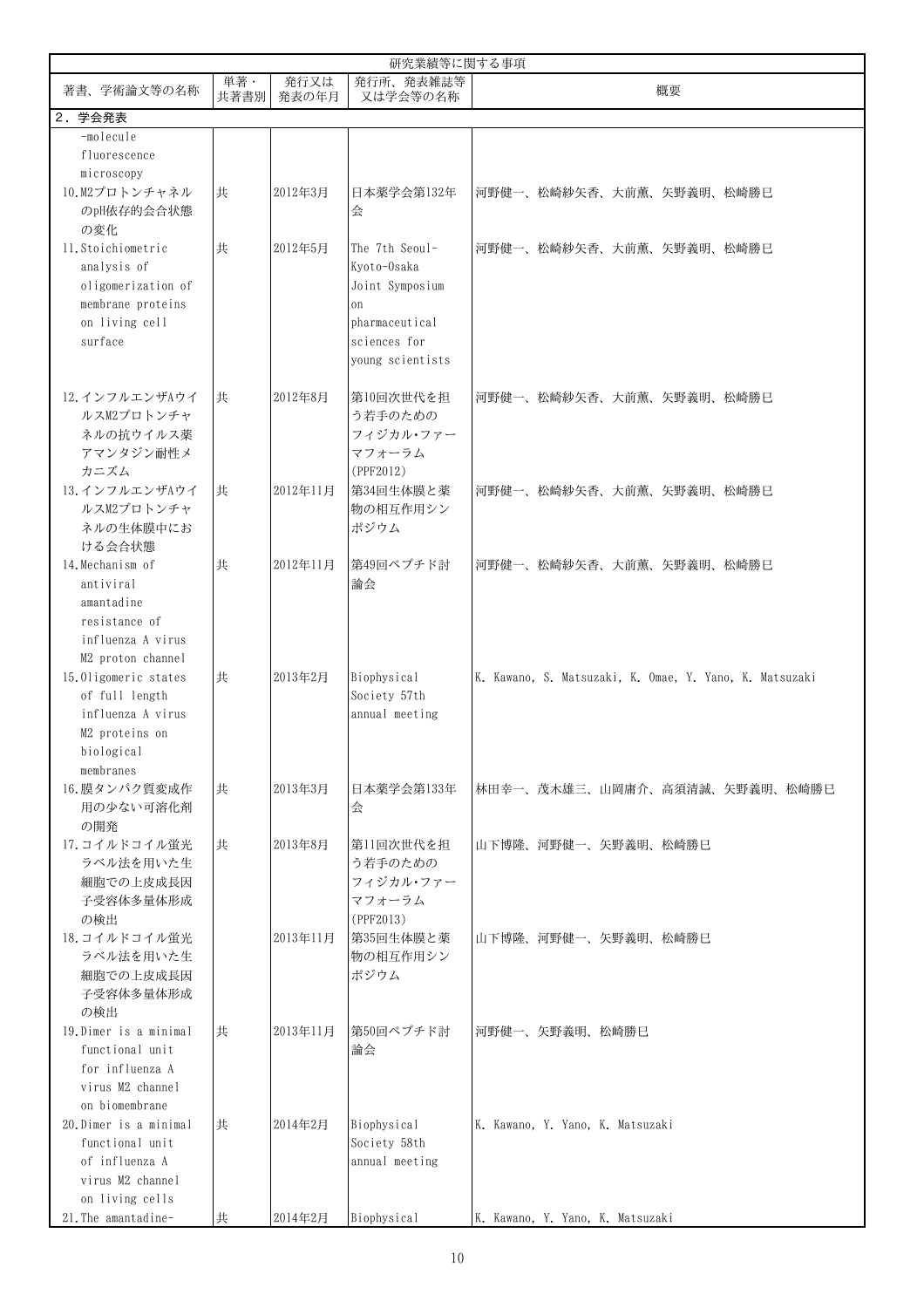|                     |             |               | 研究業績等に関する事項           |                                 |
|---------------------|-------------|---------------|-----------------------|---------------------------------|
| 著書、学術論文等の名称         | 単著·<br>共著書別 | 発行又は<br>発表の年月 | 発行所、発表雑誌等<br>又は学会等の名称 | 概要                              |
| 2. 学会発表             |             |               |                       |                                 |
| resistant S31N      |             |               | Society 58th          |                                 |
| mutant of           |             |               | annual meeting        |                                 |
| influenza A virus   |             |               |                       |                                 |
| M2 protein stably   |             |               |                       |                                 |
| forms dimer on      |             |               |                       |                                 |
| living cells        |             |               |                       |                                 |
| 22. 一分子蛍光測定法を       | 共           | 2014年7月       | 第12回次世代を担             | 近藤小太郎、矢野義明、松崎勝巳                 |
| 用いた、膜貫通へ            |             |               | う若手のための               |                                 |
| リックス間相互作用           |             |               | フィジカル・ファー             |                                 |
|                     |             |               |                       |                                 |
| へのGXXXGもチーフの        |             |               | マフォーラム                |                                 |
| 寄与の解析               |             |               | (PPF2014)             |                                 |
| 23. 一分子FRET測定法を     | 共           | 2014年9月       | 第52回日本生物物             | 近藤小太郎、矢野義明、松崎勝巳                 |
| 用いた、膜貫通へ            |             |               | 理学会                   |                                 |
| リックス間相互作用           |             |               |                       |                                 |
| へのGXXXGモチーフの        |             |               |                       |                                 |
| 寄与の解明               |             |               |                       |                                 |
| 24. Aggregation of  | 共           | 2014年10月      | 第51回ペプチド討             | 伊藤直也、矢野義明、松崎勝巳                  |
| amyloid b-peptides  |             |               | 論会                    |                                 |
| on GM1              |             |               |                       |                                 |
| gangliosides-       |             |               |                       |                                 |
| express cell        |             |               |                       |                                 |
| membranes           |             |               |                       |                                 |
| 25. ガングリオシドクラ       | 共           | 2014年11月      | 第36回生体膜と薬             | 岡田祐貴、矢野義明、星野大、松崎勝巳              |
| スターを介して形成           |             |               | 物の相互作用シン              |                                 |
|                     |             |               |                       |                                 |
| される毒性型アミロ           |             |               | ポジウム                  |                                 |
| イドb蛋白質線維の構          |             |               |                       |                                 |
| 造解析                 |             |               |                       |                                 |
| 26. マイクロアレイを用       | 共           | 2014年11月      | 第36回生体膜と薬             | 高田絵里、岡田祐貴、矢野義明、星野大、飯田桂子、平澤明、松崎  |
| いたアミロイドbタン          |             |               | 物の相互作用シン              | 勝巳                              |
| パク質による細胞死           |             |               | ポジウム                  |                                 |
| メカニズムの考察            |             |               |                       |                                 |
| 27. Single-molecule | 共           | 2015年2月       | Biophysical           | Y. Yano, K. Kondo, K. Matsuzaki |
| FRET detection of   |             |               | society 59th          |                                 |
| GXXXG-mediated      |             |               | annual meeting        |                                 |
| transmembrane       |             |               |                       |                                 |
| helical             |             |               |                       |                                 |
| interactions        |             |               |                       |                                 |
| 28. 共有結合型コイルド       | 共           | 2015年3月       | 日本薬学会第135年            | 古川奈美、矢野義明、小野智史、松崎勝巳             |
| コイルラベル法の確           |             |               | 会                     |                                 |
| 立とグリコフォリン           |             |               |                       |                                 |
| Aの会合状態の解明           |             |               |                       |                                 |
| 29. 生細胞におけるアミ       | 共           | 2015年3月       | 日本薬学会第135年            | 上山和輝、矢野義明、松崎勝巳                  |
| ロイド前駆体タンパ           |             |               |                       |                                 |
|                     |             |               | 会                     |                                 |
| ク質の会合状態解析           |             |               |                       |                                 |
| 30. 細胞膜上におけるア       | 共           | 2015年11月      | 第37回生体膜と              | 高田絵里、伊藤直也、矢野義明、星野大、飯田桂子、平澤明、松崎  |
| ミロイドbタンパク質          |             |               | 薬物の相互作用シ              | 勝巳                              |
| の凝集状態と細胞毒           |             |               | ンポジウム                 |                                 |
| 性との関係               |             |               |                       |                                 |
| 31. 二回膜貫通ヘリック       | 共           | 2016年3月       | 日本薬学会第                | 渡邊由宇太、近藤小太郎、矢野義明、松崎勝巳           |
| ス間相互作用の一分           |             |               | 136年会                 |                                 |
| 子蛍光測定に用いる           |             |               |                       |                                 |
| モデルペプチドの合           |             |               |                       |                                 |
| 成                   |             |               |                       |                                 |
| 32. アミロイド前駆体田       | 共           | 2016年3月       | 日本薬学会第                | 上山和輝、矢野義明、松崎勝巳                  |
| tンパク室の会合制御          |             |               | 136年会                 |                                 |
| ドメイン                |             |               |                       |                                 |
| 33. 一分子蛍光測定法を       | 共           | 2016年8月       | 第14回次世代を担             | 渡邊由宇太、近藤小太郎、矢野義明、松崎勝巳           |
| 用いた二回膜貫通へ           |             |               | う若手のための               |                                 |
| リックス会合駆動力           |             |               | フィジカル・ファー             |                                 |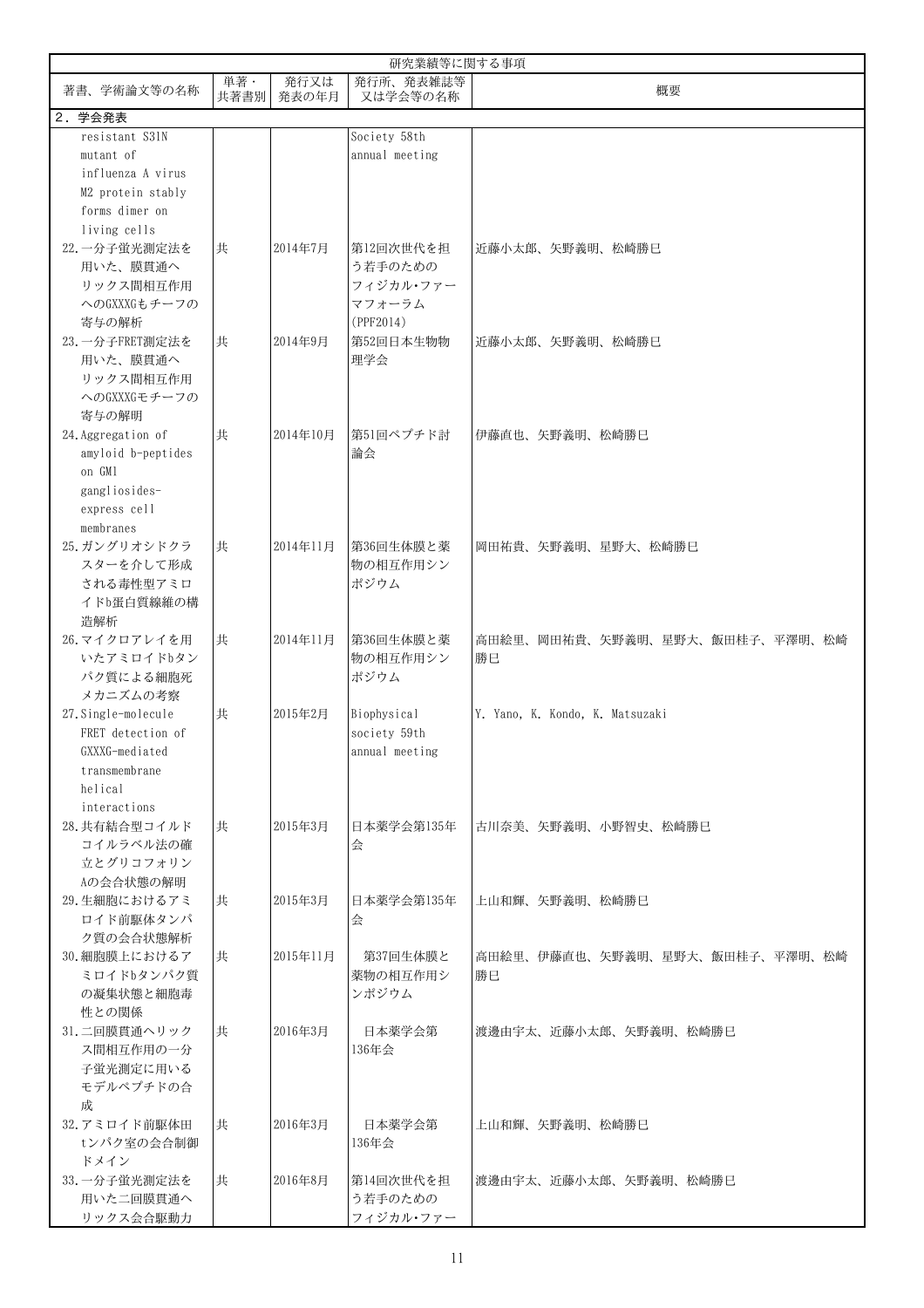|                        | 研究業績等に関する事項 |               |                       |                                     |  |  |
|------------------------|-------------|---------------|-----------------------|-------------------------------------|--|--|
| 著書、学術論文等の名称            | 単著·<br>共著書別 | 発行又は<br>発表の年月 | 発行所、発表雑誌等<br>又は学会等の名称 | 概要                                  |  |  |
| 2. 学会発表                |             |               |                       |                                     |  |  |
| の測定                    |             |               | マフォーラム<br>(PPF2016)   |                                     |  |  |
| 34. Single-molecule    | 共           | 2016年10月      | 第53回ペプチド討             | 矢野義明、渡邊由宇太、近藤小太郎、松崎勝巳               |  |  |
| observation of         |             |               | 論会                    |                                     |  |  |
| transient              |             |               |                       |                                     |  |  |
| association of         |             |               |                       |                                     |  |  |
| transmembrane          |             |               |                       |                                     |  |  |
| helices: roles of      |             |               |                       |                                     |  |  |
| GXXXG motif,           |             |               |                       |                                     |  |  |
| number of membrane     |             |               |                       |                                     |  |  |
| spanning, and          |             |               |                       |                                     |  |  |
| cholesterol            |             |               |                       |                                     |  |  |
| 35. 生細胞におけるアミ          | 共           | 2016年11月      | 第38回生体膜と薬             | 矢野義明、上山和輝、松崎勝巳                      |  |  |
| ロイド前駆体タンパ              |             |               | 物の相互作用シン              |                                     |  |  |
| ク質の会合状態・会合             |             |               | ポジウム                  |                                     |  |  |
| 制御因子の解明                |             |               |                       |                                     |  |  |
| 36.GXXXGモチーフによる        | 共           | 2016年11月      | 第54回日本生物物             | 矢野義明、渡邊由宇太、松崎勝巳                     |  |  |
| 膜貫通ヘリックスの              |             |               | 理学会                   |                                     |  |  |
| 二量体形成: 会合ト             |             |               |                       |                                     |  |  |
| ポロジー制御下での              |             |               |                       |                                     |  |  |
| 一分子FRET測定              |             |               |                       |                                     |  |  |
| 37. Magainin2をベースと     | 共           | 2017年3月       | 日本薬学会第137年            | 東恵利華、矢野義明、松崎勝巳                      |  |  |
| した抗菌性ペプチド              |             |               | 会                     |                                     |  |  |
| の治療係数改善の試              |             |               |                       |                                     |  |  |
| み                      |             |               |                       |                                     |  |  |
| 38. Proline residue    |             | 2017年11月      | 第54回ペプチド討             | 上原淳、矢野義明、松崎勝巳                       |  |  |
| promotes self-         |             |               | 論会                    |                                     |  |  |
| association of         |             |               |                       |                                     |  |  |
| transmemrbane          |             |               |                       |                                     |  |  |
| helices                |             |               |                       |                                     |  |  |
| 39. Inprovement of the | 共           | 2017年11月      | 第54回ペプチド討             | 東恵利華、矢野義明、松崎勝巳                      |  |  |
| therapeutic index      |             |               | 論会                    |                                     |  |  |
| of antimicrobial       |             |               |                       |                                     |  |  |
| peptides based on      |             |               |                       |                                     |  |  |
| magainin2              |             |               |                       |                                     |  |  |
| 40. 膜貫通ヘリックス会          | 共           | 2018年9月       | 第16回次世代を担             | 森瀬敬之、矢野義明、松崎勝巳                      |  |  |
| 合のsingle-pair 蛍        |             |               | う若手のための               |                                     |  |  |
| 光測定-GXXXGもチー           |             |               | フィジカル・ファー             |                                     |  |  |
| フにおけるグリシン              |             |               | マフォーラム<br>(PPF2018)   |                                     |  |  |
| 残基の数および位置<br>の影響       |             |               |                       |                                     |  |  |
| 41. Endowment of pH    | 共           | 2018年12月      | 10th                  | N. Tanishiki, Y. Yano, K. Matsuzaki |  |  |
| responsivity to        |             |               | International         |                                     |  |  |
| anti-cancer            |             |               | Peptide               |                                     |  |  |
| peptides by            |             |               | Symposium             |                                     |  |  |
| introducing            |             |               |                       |                                     |  |  |
| unnatural amino        |             |               |                       |                                     |  |  |
| acid residues          |             |               |                       |                                     |  |  |
| 42. Mechanism of self- | 共           | 2018年12月      | 10th                  | T. Kosaka, Y. Yano, K. Matsuzaki    |  |  |
| association of         |             |               | International         |                                     |  |  |
| amyloid preciursor     |             |               | Peptide               |                                     |  |  |
| protein and C99        |             |               | Symposium             |                                     |  |  |
| in living cells        |             |               |                       |                                     |  |  |
| 43. Development of     | 共           | 2018年12月      | 10th                  | Y. Higashi, Y. Yano, K. Matsuzaki   |  |  |
| peptide-anchored       |             |               | International         |                                     |  |  |
| planar lipid           |             |               | Peptide               |                                     |  |  |
| bilayers               |             |               | Symposium             |                                     |  |  |
| 44. Single-pair FRET   | 共           | 2018年12月      | 10th                  | T. Morise, Y. Yano, K. Matsuzaki    |  |  |
| measurement of         |             |               | International         |                                     |  |  |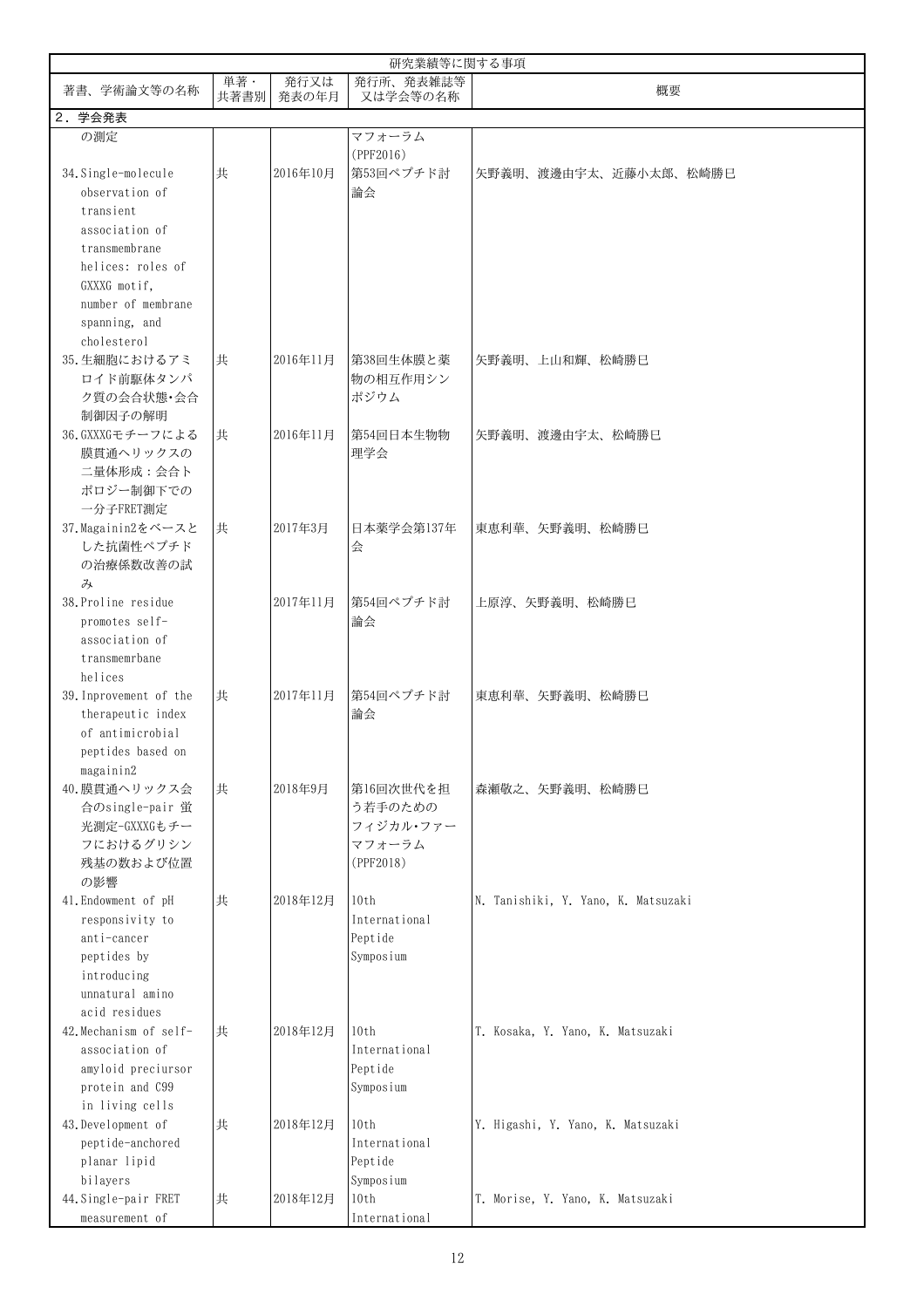| 研究業績等に関する事項                        |             |               |                                  |                                                                                      |  |  |
|------------------------------------|-------------|---------------|----------------------------------|--------------------------------------------------------------------------------------|--|--|
| 著書、学術論文等の名称                        | 単著·<br>共著書別 | 発行又は<br>発表の年月 | 発行所、発表雑誌等<br>又は学会等の名称            | 概要                                                                                   |  |  |
| 2. 学会発表                            |             |               |                                  |                                                                                      |  |  |
| GXXXG-mediated                     |             |               | Peptide                          |                                                                                      |  |  |
| transmembrane                      |             |               | Symposium                        |                                                                                      |  |  |
| helix associations                 |             |               |                                  |                                                                                      |  |  |
| -the effect of                     |             |               |                                  |                                                                                      |  |  |
| surrounding                        |             |               |                                  |                                                                                      |  |  |
| residues                           |             |               |                                  |                                                                                      |  |  |
| 45. Single-pair FRET               | 共           | 2019年6月       | The 11th Seoul-                  | T. Morise, Y. Yano, K. Matsuzaki                                                     |  |  |
| measurement of                     |             |               | Kvoto-Osaka                      |                                                                                      |  |  |
| GXXXG-mediated                     |             |               | Joint Symposium                  |                                                                                      |  |  |
| transmembrane                      |             |               | <sub>on</sub>                    |                                                                                      |  |  |
| helix associations                 |             |               | Pharmaceutical                   |                                                                                      |  |  |
| -high sensitivity                  |             |               | Sciences for                     |                                                                                      |  |  |
| to the surrounding                 |             |               | Young Scientists                 |                                                                                      |  |  |
| environment                        |             |               |                                  |                                                                                      |  |  |
|                                    |             |               |                                  |                                                                                      |  |  |
| 46. アスパラギン相互作                      | 共           | 2019年9月       | 第17回次世代を担                        | 高野淳、矢野義明、松崎勝巳                                                                        |  |  |
| 用に基づく新規コイ                          |             |               | う若手のための                          |                                                                                      |  |  |
| ルドコイルラベル法                          |             |               | フィジカル・ファー                        |                                                                                      |  |  |
| の開発                                |             |               | マフォーラム                           |                                                                                      |  |  |
|                                    |             |               | (PPF2019)                        |                                                                                      |  |  |
| 47. Development of a               | 共           | 2019年10月      | 第56回ペプチド討                        | 高野淳、矢野義明、松崎勝巳                                                                        |  |  |
| novel coiled-coil                  |             |               | 論会                               |                                                                                      |  |  |
| labeling method                    |             |               |                                  |                                                                                      |  |  |
| for heterooligomer                 |             |               |                                  |                                                                                      |  |  |
| detection                          |             |               |                                  |                                                                                      |  |  |
| 48. 膜貫通ヘリックスの                      | 共           | 2020年3月       | 日本薬学会第140年                       | 矢野義明、森瀬敬之、松崎勝巳                                                                       |  |  |
| single-pair FRET測                  |             |               | 会                                |                                                                                      |  |  |
| 定-GXXXGモチーフ駆                       |             |               |                                  |                                                                                      |  |  |
| 動の会合におけるア                          |             |               |                                  |                                                                                      |  |  |
| ミノ酸配列、脂質組                          |             |               |                                  |                                                                                      |  |  |
| 成の影響                               |             |               |                                  |                                                                                      |  |  |
| 3. 総説                              |             |               |                                  |                                                                                      |  |  |
| 1. モデル膜貫通ヘリッ                       | 共           | 2005年9月       | 薬学雑誌 125,                        | モデル膜貫通ヘリックスを用いた膜タンパク質フォールディング駆                                                       |  |  |
| クスを用いた膜タン                          |             |               | 725-732                          | 動力解明のアプローチに関する総説                                                                     |  |  |
| パク質フォールディ                          |             |               |                                  |                                                                                      |  |  |
| ングに関する基礎的                          |             |               |                                  |                                                                                      |  |  |
| 研究                                 |             |               |                                  |                                                                                      |  |  |
| 2. 生細胞タンパク質の                       | 共           | 2007年3月       | 化学, 61, 66-67                    | 松崎勝巳、矢野義明<br>生細胞タンパク質のケミカルラベル法につ                                                     |  |  |
| 可視化-蛍光タンパク                         |             |               |                                  | いての紹介記事                                                                              |  |  |
| 質からケミカルラベ                          |             |               |                                  |                                                                                      |  |  |
| ルヘ                                 |             |               |                                  |                                                                                      |  |  |
| 3.Tag-probe labeling               | 共           | 2009年10月      | Biochim Biophys.                 | Yano Y. Matsuzaki K<br>生細胞膜タンパク質標識に有用なタグープ                                           |  |  |
| methods for live-                  |             |               | Acta 1788, 2124                  | ローブラベル法についての総説                                                                       |  |  |
| cell imaging of                    |             |               | $-2131$                          |                                                                                      |  |  |
| membrane proteins                  |             |               |                                  |                                                                                      |  |  |
| 4. 新規蛍光ラベル法に                       | 共           | 2010年6月       | 生化学 82、494-                      | 松﨑勝巳、矢野義明 コイルドコイルラベル法の開発、膜タンパク                                                       |  |  |
| よる膜受容体の内在                          |             |               | 497                              | 質内在化の蛍光イメージング法についての総説                                                                |  |  |
| 化の可視化                              |             |               |                                  |                                                                                      |  |  |
|                                    |             |               |                                  |                                                                                      |  |  |
| 5. (查読有) Coiled-<br>coil tag-probe | 共           | 2013年7月       | Methods Enzymol.<br>504, 355-370 | Yano Y, Kawano K, Omae K, Matsuzaki K. コイルドコイルラベル法<br>の開発、実験プロトコルおよび膜タンパク質蛍光イメージング法に |  |  |
|                                    |             |               |                                  |                                                                                      |  |  |
| labeling methods                   |             |               |                                  | ついての総説                                                                               |  |  |
| for live-cell                      |             |               |                                  |                                                                                      |  |  |
| imaging of                         |             |               |                                  |                                                                                      |  |  |
| membrane receptors                 |             |               |                                  |                                                                                      |  |  |
| 6. (査読有) コイルド                      | 共           | 2013年8月       | 膜, 38, 82-86                     | 矢野義明、松崎勝巳 コイルドコイルラベル法の開発および膜タン                                                       |  |  |
| コイルラベル法を用                          |             |               |                                  | パク質蛍光イメージング法についての総説                                                                  |  |  |
| いた膜受容体のイ                           |             |               |                                  |                                                                                      |  |  |
| メージング解析                            |             |               |                                  |                                                                                      |  |  |
| 7. (查読有) 生細胞膜                      | 共           | 2014年4月       | 薬学雑誌. 134,                       | 矢野義明、河野健一、大前薫、竹田有希、松崎紗矢香、松崎勝巳                                                        |  |  |
| タンパク質の会合・                          |             |               | $501 - 506$                      | コイルドコイルラベル法を利用した生細胞での膜タンパク質会合状                                                       |  |  |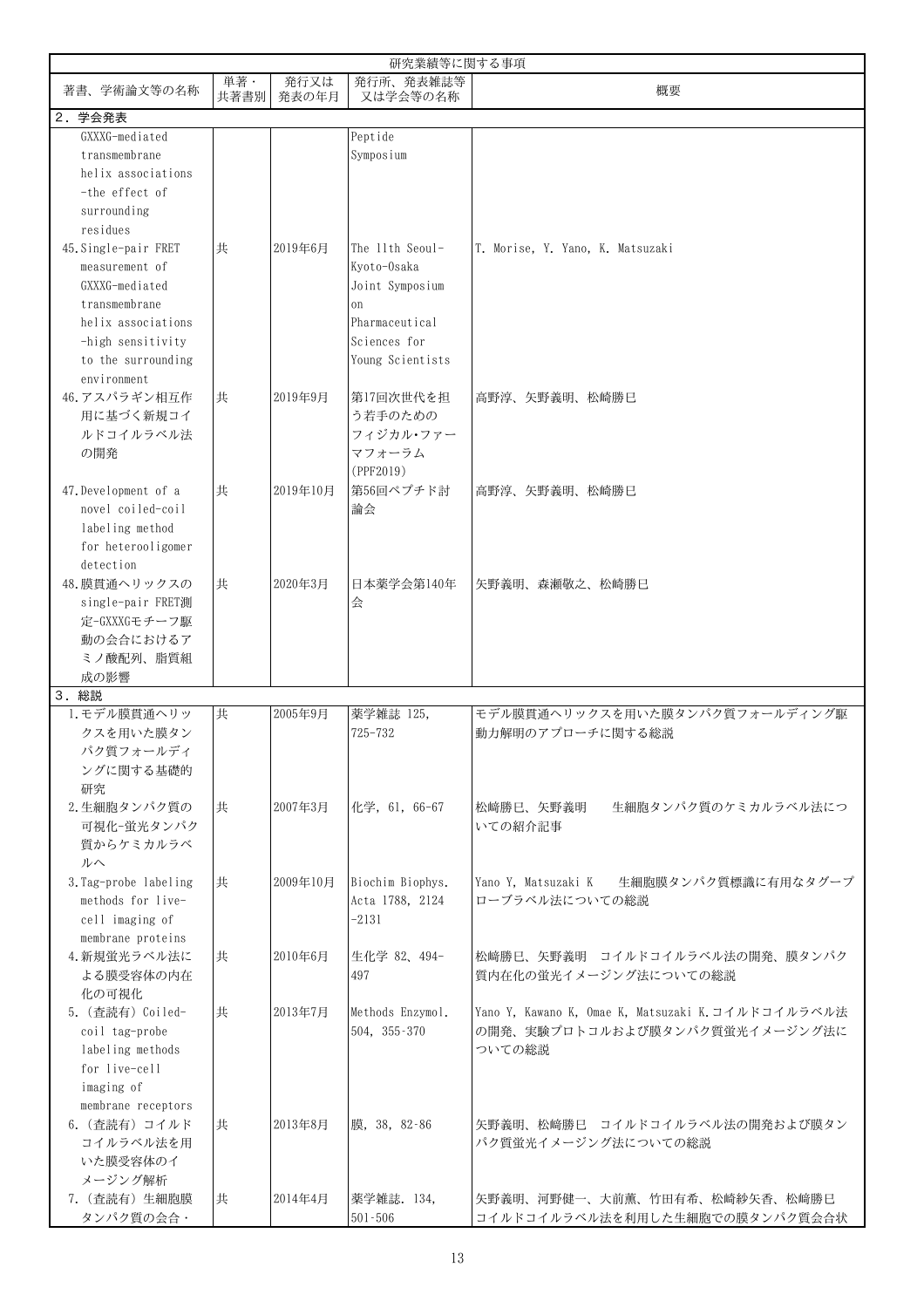| 研究業績等に関する事項                                            |             |               |                                                      |                                                                    |  |  |
|--------------------------------------------------------|-------------|---------------|------------------------------------------------------|--------------------------------------------------------------------|--|--|
| 著書、学術論文等の名称                                            | 単著·<br>共著書別 | 発行又は<br>発表の年月 | 発行所、発表雑誌等<br>又は学会等の名称                                | 概要                                                                 |  |  |
| 3. 総説                                                  |             |               |                                                      |                                                                    |  |  |
| 内在化の可視化解析<br>ツール: コイルドコ                                |             |               |                                                      | 態・内在化状態のイメージング検出法についての総説                                           |  |  |
| イルラベル法<br>8. (查読有) 蛍光標識<br>ペプチドツールで見                   | 共           | 2019年2月       | 薬学雑誌. 139,<br>$273 - 276$                            | コイルドコイルラベル法を利用した生細胞での膜タンパク質会合状<br>熊のイメージング研究についての総説                |  |  |
| る膜タンパク質の自<br>己会合挙動                                     |             |               |                                                      |                                                                    |  |  |
| 9. (查読有) Live-<br>cell imaging of<br>membrane proteins | 共           | 2019年5月       | Biochim Biophys<br>Acta Biomembr.<br>1861, 1011-1017 | Yano Y, Matsuzaki K コイルドコイル構造形成を利用した生細胞で<br>の膜タンパク質イメージング研究についての総説 |  |  |
| by a coiled-coil<br>labeling method-                   |             |               |                                                      |                                                                    |  |  |
| Principles and<br>applications<br>10. (查読有) 蛍光相関分      | 単           | 2021年6月       | 薬学雑誌 141,                                            | 蛍光相関分光法を用いたアミロイドβの細胞膜表面での凝集挙動の                                     |  |  |
| 光法による細胞表面<br>でのアミロイド β<br>ペプチド凝集初期過                    |             |               | 825-829 (2021)                                       | 解析法・解析例を紹介した。                                                      |  |  |
| 程の解析 矢野義明                                              |             |               |                                                      |                                                                    |  |  |
| 4. 芸術 (建築模型等含む) · スポーツ分野の業績                            |             |               |                                                      |                                                                    |  |  |
|                                                        |             |               |                                                      |                                                                    |  |  |
| 5. 報告発表・翻訳・編集・座談会・討論・発表等                               |             |               |                                                      |                                                                    |  |  |
|                                                        |             |               |                                                      |                                                                    |  |  |
| 6. 研究費の取得状況                                            |             |               |                                                      |                                                                    |  |  |
| 1. キーテクノロジー研                                           | 共           | 2007年4月       | 文部科学省                                                | 化合物ライブラリーの基盤構築とタンパク質制御技術の開発」分担                                     |  |  |
| 究開発の推進・社会                                              |             |               |                                                      |                                                                    |  |  |
| のニーズを踏まえた                                              |             |               |                                                      |                                                                    |  |  |
| ライフサイエンス分                                              |             |               |                                                      |                                                                    |  |  |
| 野の研究開発一ター<br>ゲットタンパク研究                                 |             |               |                                                      |                                                                    |  |  |
| プログラム                                                  |             |               |                                                      |                                                                    |  |  |
| 2. 科学研究費補助金                                            | 共           | 2009年4月       | 文部科学省                                                | 「新規小分子蛍光ラベル法による生細胞での受容体の可視化解析」                                     |  |  |
| 基盤研究(B)                                                |             |               |                                                      | 分担                                                                 |  |  |
| 3. 科学研究費補助金                                            | 単           | 2009年4月       | 文部科学省                                                | 「一分子蛍光計測による膜タンパク質構造形成過程の揺らぎ解析」                                     |  |  |
| 新学術領域研究                                                |             |               |                                                      | 代表                                                                 |  |  |
| 4. 上尾竹圓会奨学金                                            | 単           | 2011年4月       | 上尾竹圓会                                                | 「膜受容体の分子ダイナミクス計測」代表                                                |  |  |
| 5. 科学研究費補助金                                            | 単           | 2011年4月       | 文部科学省                                                | 「一分子蛍光測定による膜受容体の構造変化・リガンド結合解析」                                     |  |  |
| 若手研究(B)                                                |             |               |                                                      | 代表                                                                 |  |  |
| 6. 科学研究費補助金<br>基盤研究 (B)                                | 共           | 2012年4月       | 文部科学省                                                | 「膜タンパク質の構造解析用新規ナノディスクの創成」分担                                        |  |  |
| 7. SUNBOR GRANT                                        | 単           | 2013年4月       | サントリー生命科<br>学財団                                      | 「新規標識法による生細胞膜受容体の会合・ダイナミクス解析」代<br>表                                |  |  |
| 8. 科学研究費補助金<br>基盤研究 (C)                                | 単           | 2013年4月       | 文部科学省                                                | "「膜貫通ヘリックス間相互作用の一分子ダイナミクス計測:アミノ<br>酸配列・脂質組成の影響」代表                  |  |  |
| 9. 科学研究費補助金<br>基盤研究 (B)                                | 共           | 2014年4月       | 文部科学省                                                | 「新規膜タンパク質ラベル法の会合状態解析への応用と高機能化」<br>分担                               |  |  |
| 10. 金子・成田研究奨励                                          | 単           | 2015年7月       | 蛋白質研究奨励会                                             | 「生細胞での膜タンパク質機能解析法の開発」代表                                            |  |  |
| 金<br>11. 科学研究費補助金<br>基盤研究 (C)                          | 単           | 2016年4月       | 文部科学省                                                | 「膜貫通ヘリックス固定型tethered膜の作成と膜内タンパク質捕捉<br>計測」代表                        |  |  |
| 12. ワンストップ創薬拠                                          | 共           | 2016年7月       | 京都大学                                                 | 「アミロイド前駆体タンパク質会合を促進する化合物評価系の構                                      |  |  |
| 点 (薬学コアラボ)                                             |             |               |                                                      | 築」分担                                                               |  |  |
| 医薬品候補化合物探                                              |             |               |                                                      |                                                                    |  |  |
| 索(スクリーニン                                               |             |               |                                                      |                                                                    |  |  |
| グ)のための研究課                                              |             |               |                                                      |                                                                    |  |  |
| 題                                                      |             |               |                                                      |                                                                    |  |  |
| 13. 科学研究費補助金<br>基盤研究 (B)                               | 共           | 2018年4月       | 文部科学省                                                | 「膜タンパク質の小型標識法開発とヘテロオリゴマー解析」分担                                      |  |  |